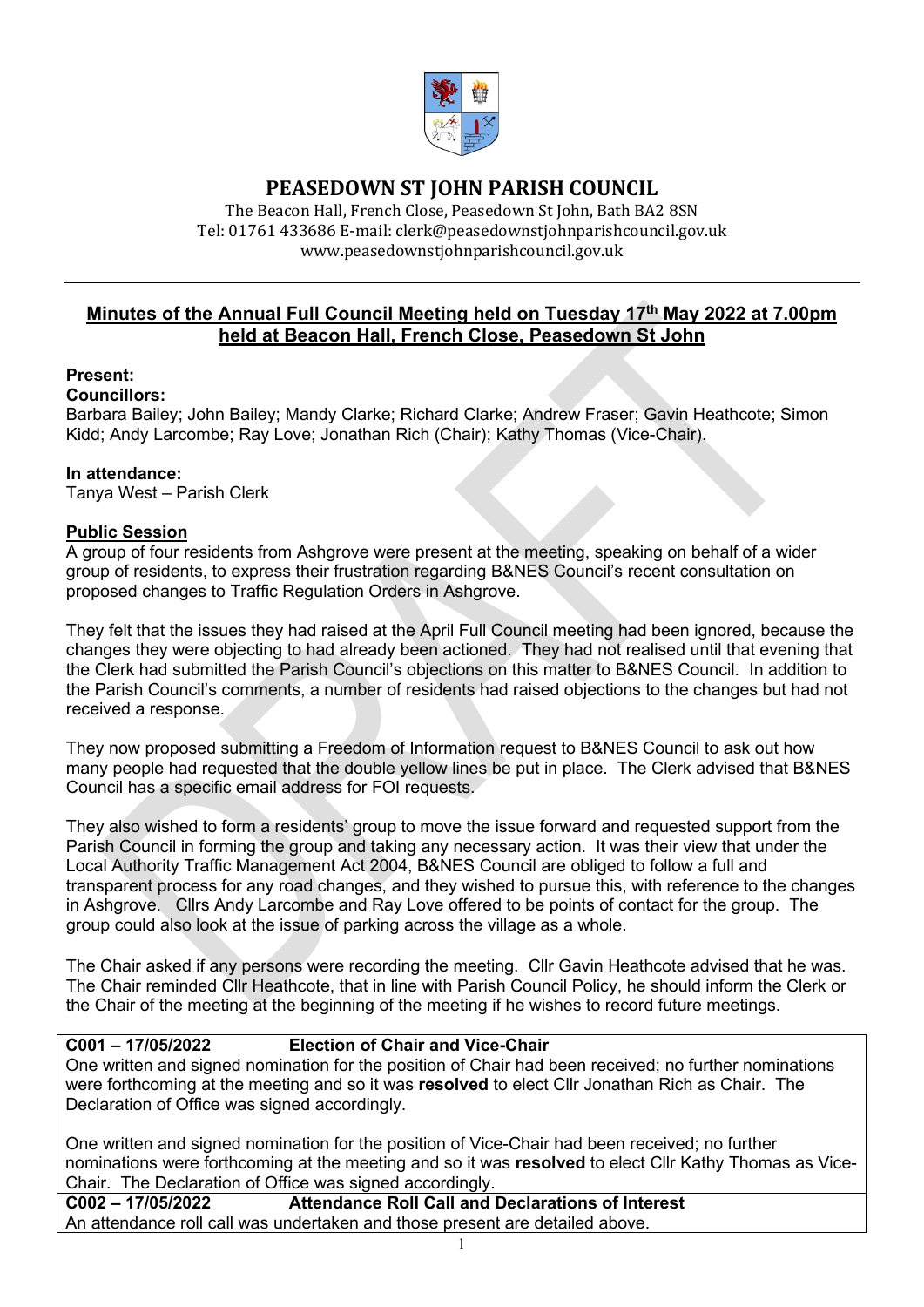In the interests of transparency councillors raised the following non-pecuniary interests: Cllrs Mandy Clarke and Richard Clarke - Community Grant application from Peasedown Residents

Association (C015 – 17/05/2022 refers) as both are members of the organisation.

Cllrs Mandy Clarke, Richard Clarke, and Andrew Fraser - Planning application ref. 22/01803/FUL as the applicant is known to them.

# **C003 – 17/05/2022 Attendance and Apologies for Absence**

Apologies for absence had been received from Cllrs Adi Davis and Conor Ogilvie-Davidson due to work commitments; from Cllrs Jo Davis; Audrey Gillard-Sprake and Les Sprake due to being away; from Cllr Sam Heathcote due to childcare. These apologies were duly noted.

#### **C004 – 17/05/2022 Minutes**

- i. The minutes of the **Full Council** meeting held on 15<sup>th</sup> March 2022 had been circulated in advance of the meeting; it was **resolved** that they be accepted as a true and correct record of that meeting and will be signed by the Chair accordingly.
- ii. The minutes of the **Full Council** meeting held on 12<sup>th</sup> April 2022 had been circulated in advance of the meeting; but not in sufficient time for them to be reviewed by all councillors. It was therefore agreed their approval should be rolled over to the next meeting.
- iii. The minutes of the **Burial Committee** meeting held on 22<sup>nd</sup> June 2021 had not been circulated. Their approval to be rolled over to the next meeting.<br>C005 - 17/05/2022 ltems for Urgent Report

#### **C005 – 17/05/2022 Items for Urgent Report**

There were no items for urgent report.

#### **C006 – 17/05/2022 Standing Orders & Financial Regulations**

- i. It was **resolved** that for the council year 2022-23 councillors agree to receive meeting summonses by email in accordance with Standing Order 15.b.i.
- ii. A copy of the Standing Orders had been circulated as pre-reading. It was noted there had not been any changes to them in the last council year. It was **resolved** to adopt the Standing Orders.
- iii. A copy of the Financial Regulations had been circulated as pre-reading. It was noted they were last amended in February 2022. It was **resolved** to adopt the Financial Regulations.

#### **C007 – 17/05/2022 Council Committees & Delegations**

- i. It was **resolved** to adopt the Terms of Reference and Delegations to the Standing Committees, Sub-Committees, employees, and other local authorities. Including the Council's Committee structure and member numbers. This document was amended during the past year in order to incorporate the reinstatement of the Planning Committee, the change is name of the Burial Committee to Cemetery Committee and removal of the Executive Committee, for which the Terms of Reference have now been transferred to an Advisory Panel.
- ii. Members were appointed, and Chairs were elected to the Standing Committees as follows:
	- **Cemetery Committee** Seven councillors indicated that they would like to serve on this committee and, as a result of a vote, the following six councillors were appointed:
		- o Mandy Clarke
		- o Richard Clarke
		- o Audrey Gillard-Sprake Elected as **Chair**
		- o Andrew Larcombe
		- o Conor Ogilvie-Davidson
		- o Les Sprake
	- **Finance & Amenities Committee** Nine councillors indicated that they would like to serve on this Committee and, as a result of a vote, the following six councillors were appointed:
		- o John Bailey
		- o Jo Davis
		- o Simon Kidd
		- o Andrew Larcombe Elected as **Chair**
		- o Ray Love
		- o Conor Ogilvie-Davidson
	- **Personnel Committee** Nine councillors indicated that they would like to serve on this Committee and, as a result of a vote, the following six councillors were appointed:
		- o Barbara Bailey
		- o Richard Clarke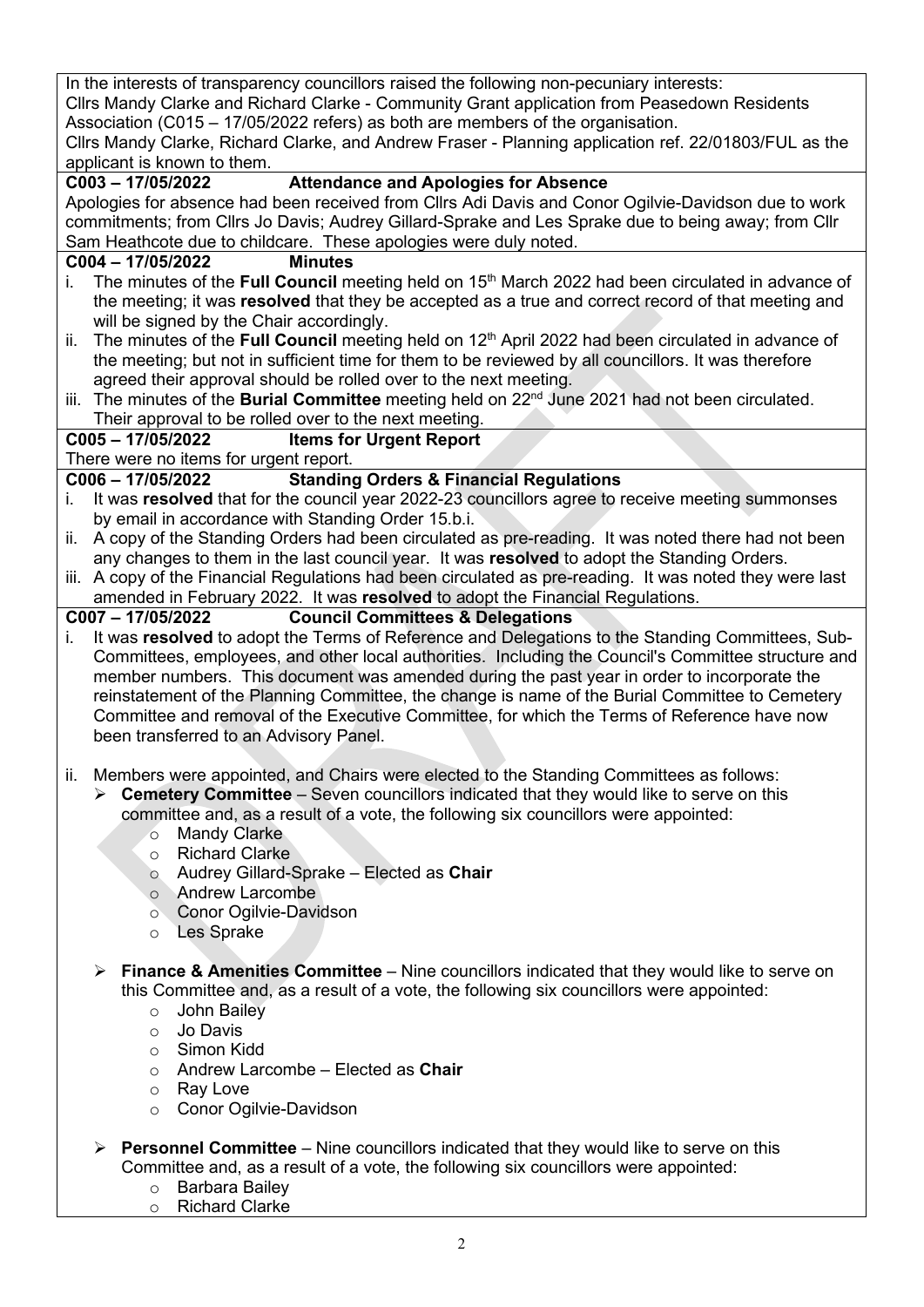- o Simon Kidd Elected as **Chair**
- o Ray Love
- o Conor Ogilvie-Davidson
- o Les Sprake
- **Planning Committee** Ten councillors initially indicated that they would like to serve on this Committee, three of which withdrew their request at the meeting and, as a result of a vote, the following six councillors were appointed:
	- o Barbara Bailey
	- o Mandy Clarke
	- o Adi Davis
	- o Audrey Gillard-Sprake
	- o Les Sprake
	- o Kathy Thomas Elected as **Chair**

# **C008 – 17/05/2022 Outside Bodies**

i. Councillors received an update on meetings attended since the last Full Council meeting, as follows: **Parishes Liaison Group**

Last meeting – Not met since the last Full Council meeting but email from B&NES Council Connecting Communities Team regarding the Parish Charter Review; Mapping Climate Data; and Community Emergency Plans was circulated as pre-reading.

The importance of the **Parish Charter review** was explained, and the four questions requested to be answered as part of the first of three surveys is due to be completed by 17<sup>th</sup> June 2022. The Clerk to: a) create a MS Form and share with councillors so they can provide their comments; b) amalgamate the feedback and include on the agenda in order to sign off at the June Full Council meeting; c) obtain an extension on the deadline for comment submission from the Connecting Communities Tea at B&NES Council.

Next meeting – Wednesday  $13<sup>th</sup>$  July 2022.

#### **Avon Local Councils Association (B&NES ALCA Area Group & County Meetings)** -

Last meeting (B&NES Area Group) – Not met since the last Full Council meeting. Next meeting (B&NES Area Group) – Wednesday 8<sup>th</sup> June 2022.

#### **Somer Valley Forum**

Last meeting – Not met since the last Full Council meeting but email from B&NES Council Connecting Communities Team regarding Somer Valley Enterprise Zone Update, Consultation and Webinar on 19 May 2022 was circulated as pre-reading. Any councillor wishing to attend to please advise the Clerk.

Next meeting – Wednesday  $15<sup>th</sup>$  June at 6pm via Zoom.

#### **Community Centre Network**

Last meeting  $-$  Tuesday 10<sup>th</sup> May at 12.00 noon  $-$  no representatives from PSJPC attended. Next meeting – Thursday 25<sup>th</sup> August 2022 at 12.00 noon at the new Batheaston Village Hall.

ii. Councillors reviewed the volunteers for representatives with external bodies and the arrangements for reporting back. It was **resolved** to approve the representatives with external bodies as detailed below and the arrangements for reporting back as per the pre-reading.

Parishes Liaison Group - Representatives: Clerk and Cllrs Audrey Gillard-Sprake; Jonathan Rich; Les Sprake; Kathy Thomas. The Chair and Clerk to have the voting rights.

**Avon Local Councils Association (B&NES ALCA Area Group & County Meetings)** -

Representatives: Clerk and Cllrs Jonathan Rich; Kathy Thomas.

**Somer Valley Forum** – Representatives: Cllrs Mandy Clarke; Richard Clarke; Ray Love; Jonathan Rich (first two councillors in attendance at the meeting to receive the voting rights).

**Local Flood Representative** – Representatives: Cllr Jonathan Rich.

**Community Centre Network** – Representatives: Cllr Kathy Thomas.

**Peasedown Environment Group** – Representatives: Cllrs Adi Davis; Audrey Gillard-Sprake; Ray Love; Les Sprake.

**Somer Valley Rediscovered** – Representatives: Cllr Kathy Thomas.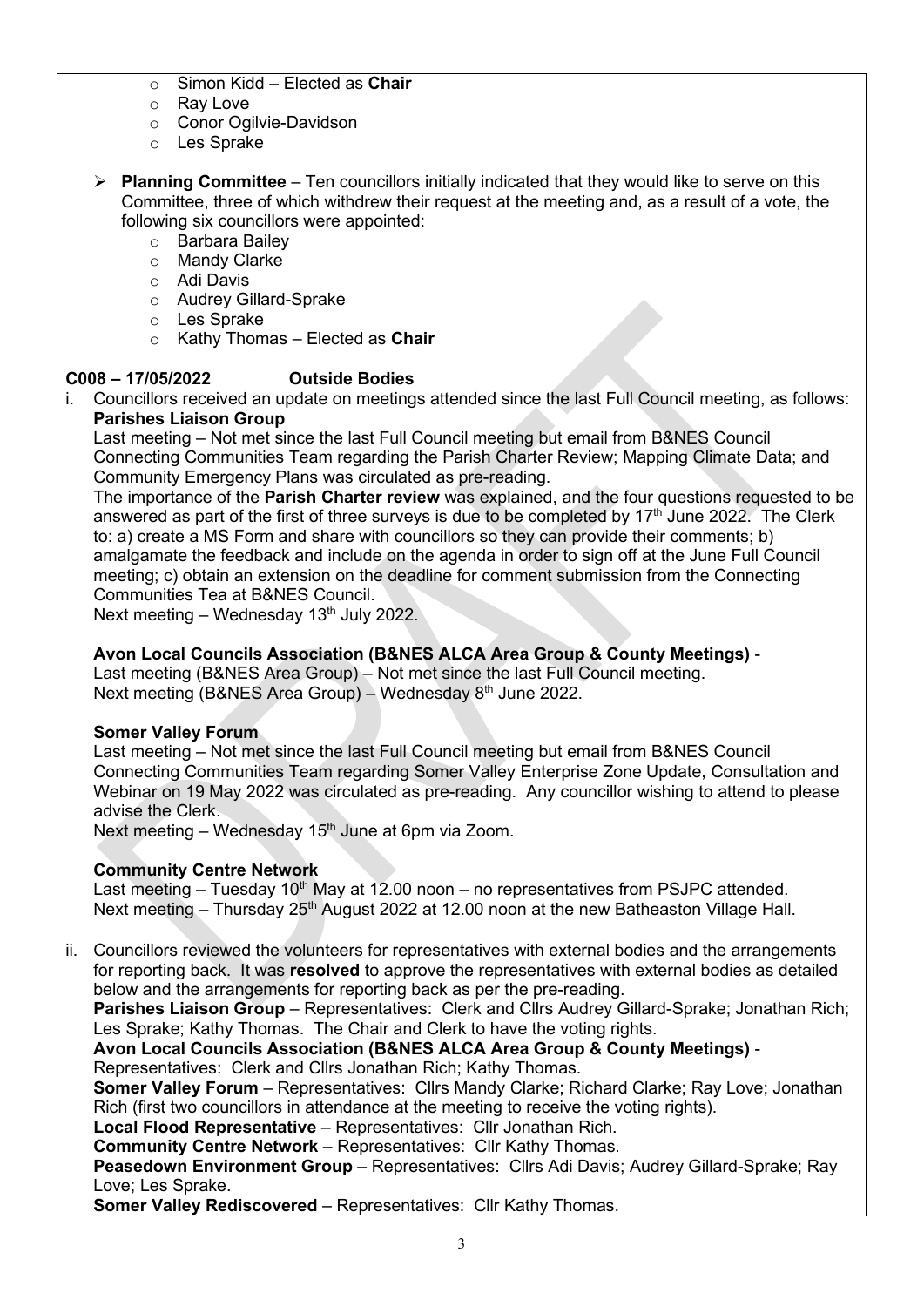#### **C009 – 17/05/2022 Local Authority Agency Agreements**

Councillors reviewed the arrangements, including any charters, with other local authorities and reviewed contributions made to expenditure incurred by other local authorities.

- i. It was **resolved** that the Standing Agency Agreement between B&NES Council and the Parish Council for Public Rights of Way vegetation clearance should continue for the 2022-23 council year.
- ii. It was **resolved** that the Standing Agency Agreement between B&NES Council and the Parish Council for the School Crossing Patrol Service should continue for the 2022-23 council year in accordance with minute C045 – 18/06/2019.

# **C010 – 17/05/2022 Subscriptions and Memberships**

Councillors reviewed the Council's and/or employees' memberships to other bodies. It was **resolved** to ratify the decision made under minute C235-15/03/2022 approving the annual membership subscriptions for Avon Local Councils' Association/National Association of Local Councils; Bath Community Transport; Institute of Cemetery and Crematorium Management; and the Society of Local Council Clerks for the 2022-23 council year.

# **C011 – 17/05/2022 Calendar of Meetings for the 2022-23 Council Year**

Councillors reviewed the revised draft of the proposed calendar of council meetings. The Clerk advised the newsletter publishing/delivery dates would be added to the document after the discussions held under item C021 – 17/05/2022. A concern was raised about the dates of the councillor surgeries as it was felt those dates should be able to be flexible. It was suggested that Tuesday evenings, when there is not a council meeting could be utilised. It was also suggested they could sometimes be held at the new tea hut on the Recreation Ground once erected.

It was **resolved** to adopt the proposed calendar of scheduled ordinary meetings for the 2022-23 council year with the exception of the councillor surgery dates which will be reviewed throughout the year.<br>C012 – 17/05/2022 **Assets & Insurance** 

# **C012 – 17/05/2022 Assets & Insurance**

- i. There were no end-of-life assets at a value over the Clerk's sign off that required to be disposed of.
- ii. The inventory of land and assets including buildings and office equipment had not been published as pre-reading prior to the meeting and as several additions were required to this document, it was agreed to defer this item until the June Full Council meeting.
- iii. It was **resolved** to confirm the current arrangements for insurance cover in respect of all insured risks. It was further noted that investigation work for a new term policy would commence at the next Finance & Amenities Committee meeting to report back to Full Council in due course.

## **C013 – 17/05/2022 Policies & Strategic Documentation**

It was **resolved** to affirm the Parish Council's Policies and Strategic Documents which are reviewed as part of the Annual Governance Cycle. The Clerk to ensure these documents on the website are fully up to date.<br>C014 - 17/05/2022

# **C014 – 17/05/2022 Council Committee Updates**

Two meetings had been held since the last Full Council meeting, updates from them are detailed below. **Burial Committee** – Advisory Panel meeting held on 27<sup>th</sup> April 2022 at the Cemetery. Points raised for further action or investigation will be discussed at the next Committee meeting in July 2022.

**Finance & Amenities Committee** – Committee meeting held on 26<sup>th</sup> April 2022. The minutes of this meeting have been published. The main focus of the meeting was the Community Grants – See item C015 – 17/05/2022 for the recommendations from the committee.

# **C015 – 17/05/2022 Community Grants**

Councillors received an update regarding the Parish Council Community Grant Scheme and considered the recommendations raised at the Finance & Amenities Committee to award £3,100 in Community Grants (minute F&A066 – 26/04/2022 refers).

It was **resolved** to approve the recommendations from the Finance & Amenities Committee for the community grant awards. A summary of the grant applications and subsequent awards can be found as appendix C015i.

It was noted that a remaining balance of £900 is available for a second round of grants later in the year. Further details to be included in the summer Parish Council newsletter.

# **C016 – 17/05/2022 Financial Matters & Schedule of Payments**

i. Councillors reviewed those operational-related payments which arise on a regular basis throughout the year (appendix C016i refers). It was **resolved** to approve this list of regular expenditure and for payments to be made without having to bring each invoice back to council/committee for prior approval, in accordance with Financial Regulation 5.8.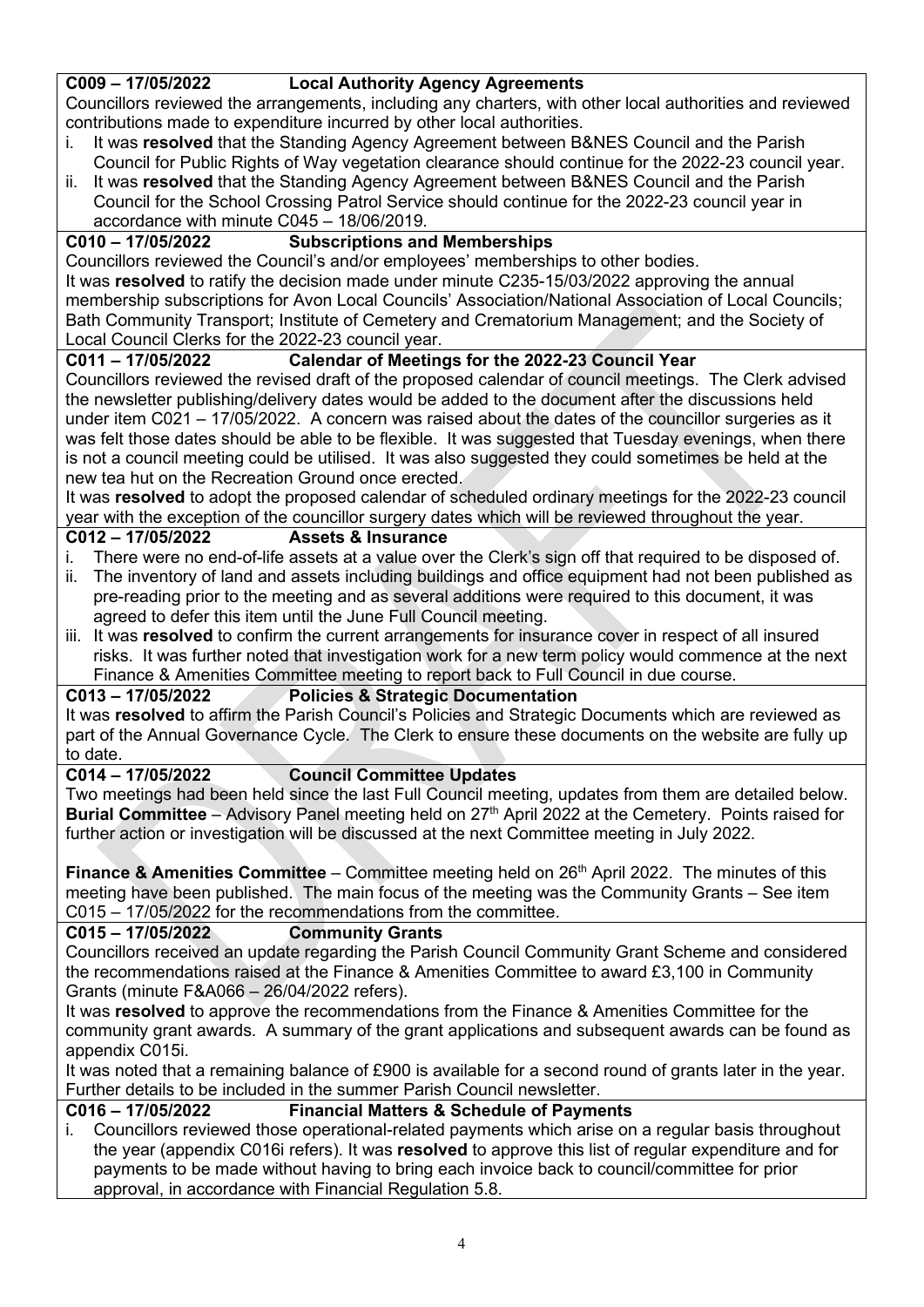- ii. It was **resolved** to reaffirm that payments for utility supplies, business rates, fuel card, credit card, data protection fee, accounts software subscription all continue to be paid by direct debit and the annual allotment rent continues to be paid by Standing Order all in accordance with the Financial Regulations.
- iii. The report of the Council's expenditure incurred under s.137 of the Local Government Act 1972 for the accounts for year ending 31<sup>st</sup> March 2022 will be presented at the June Full Council meeting as part of the end of year accounts summary.
- iv. The report of the Council's expenditure incurred under s.106 of the Section 106 of the Town and Country Planning Act 1990 and under the Community Infrastructure Levy for the accounts for year ending 31st March 2022 will be presented at the June Full Council meeting as part of the end of year accounts summary.
- v. Councillors reviewed the schedule of payments raised since the Full Council meeting on 12<sup>th</sup> April 2022 in relation to the accounts for year ending 31<sup>st</sup> March 2022 (appendix C016ii refers). It was **resolved** to ratify all the payments on this schedule.
- vi. Councillors reviewed the schedule of payments raised since the Full Council meeting on 12<sup>th</sup> April 2022 in relation to the accounts for year ending  $31<sup>st</sup>$  March 2023 (appendix C016iii refers). It was **resolved** to ratify all the payments on this schedule.
- vii. Councillors reviewed the summary of General and Ear Marked Reserves and Committed Expenditure. No comments were raised.

# **C017 – 17/05/2022 Order of Known Business**

It was **resolved** to reaffirm the Order of Known Business document for the 2022-23 council year. Progress and the expenditure in relation to the Order of Known Business for the 2021-22 council year was noted.<br>C018 - 17/05/2022

# **C018 – 17/05/2022 Planning Related Matters**

It was noted that now a Planning Committee has been established, planning applications will mostly be considered at Committee meetings, rather than at Full Council.

A. Councillors reviewed the plans, alongside any feedback provided by public or members, and determined the Parish Council's official response regarding the following planning applications:

i. Reference: **[22/01466/FUL](https://www.bathnes.gov.uk/webforms/planning/details.html?refval=22%2F01466%2FFUL#details_Section)**

Address: **Skylark Farm, Braysdown Lane**, Peasedown St John, Bath, BA2 8NL. Proposal: Use of land for the siting of timber cabin for ten years for an agricultural worker. Applicant: Parton Poulets Ltd.

There were no public comments listed on the B&NES Council website relating to this application. It was noted that a public right of way goes near to the corner of this proposed development. Councillors did not raise any concerns regarding the application and so it was **resolved** that it be supported.

#### ii. Reference: **[22/01233/FUL](https://www.bathnes.gov.uk/webforms/planning/details.html?refval=22%2F01233%2FFUL)**

Address: **14 Carlingcott**, Carlingcott, Bath, BA2 8AN.

Description of Proposal: Construction of timber garden room for use as an office and treatment room for own business use.

Applicant: Paul Huckin.

There were no public comments listed on the B&NES Council website relating to this application. It was noted that the proposed development is to accommodate the transfer of an existing treatment room that is located within the house and so although this is a new development, it will not have any additional impact on parking/vehicle movement etc. as it is no different to the current set up. It was therefore **resolved** to support the application.

#### iii. Reference: **[22/01642/FUL](https://www.bathnes.gov.uk/webforms/planning/details.html?refval=22%2F01642%2FFUL)**

Address: **Mercedes Benz of Bath, Bath Business Park**, Foxcote Avenue, Peasedown St John, Bath, BA2 8SF.

Proposal: Proposed development to form new cosmetic repair and dry valeting land adjacent Mercedes Benz of Bath.

Applicant: Mr Jason Biggadike

There were no public comments listed on the B&NES Council website relating to this application. It was suggested that any external lighting on the proposed development be of a type to keep light pollution to a minimum, also that timings of use are restricted to help reduce the impact on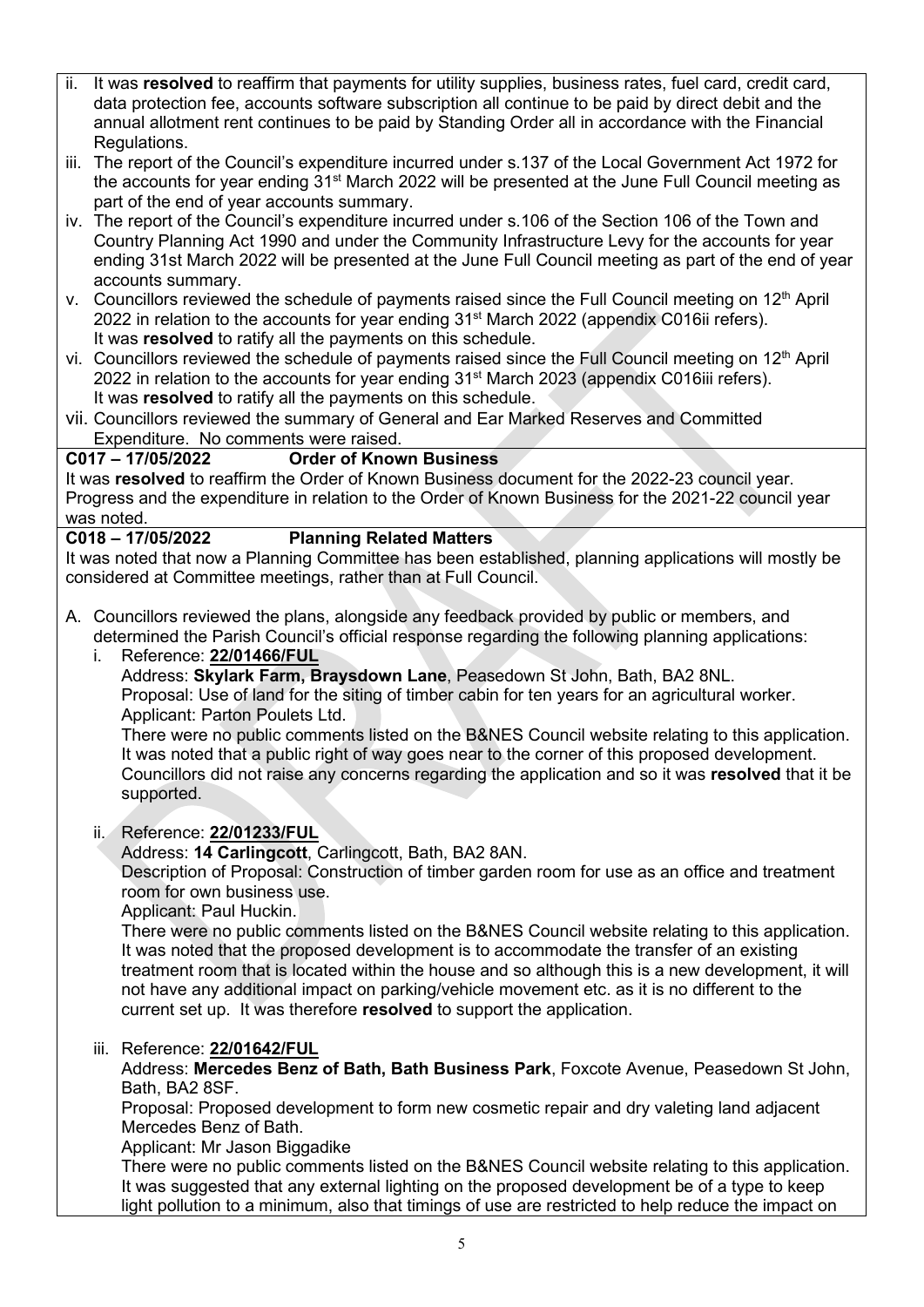the environment/wildlife and the neighbouring properties on the other side of the bypass. It was **resolved** to support the application.

iv. Reference: **[22/01756/VAR](https://www.bathnes.gov.uk/webforms/planning/details.html?refval=22%2F01756%2FVAR)** Address: **1 Keel's Hill**, Peasedown St John, Bath, BA2 8EW. Proposal: Variation of condition 3 (Plans) of application 20/01624/FUL (Demolition of existing side extension and replacement with two-storey extension.). Applicant: Mr Stuart Seviour There were no public comments listed on the B&NES Council website relating to this application. Councillors did not raise any concerns regarding the application and so it was **resolved** that it be supported. v. Reference: **[22/01803/FUL](https://www.bathnes.gov.uk/webforms/planning/details.html?refval=22%2F01803%2FFUL)** Address: **36 Underleaf Way**, Peasedown St John, Bath, BA2 8SY. Proposal: Internal alterations and new windows and doors. Applicant: Nico Webb. There were no public comments listed on the B&NES Council website relating to this application. It was commented that the existing double garage is being converted to increase the living area of the property. It was not certain whether the garage is currently being used for parking of vehicles or what other parking provision there is currently available at the property. It was resolved neither to support nor object to the application but to submit comments only in that the parking provision needs to be clarified to ensure that it is adequate for the proposed development. vi. Reference: **[22/01754/FUL](https://www.bathnes.gov.uk/webforms/planning/details.html?refval=22%2F01754%2FFUL)** Address: **Camerton and Peasedown Croquet Club, Whitebrook Lane**, Peasedown St John, **Bath** Proposal: Replacement of existing wooden club house with new more sustainable structured club house (amendment to application 20/03162/FUL). Applicant: Camerton & Peasedown Croquet Club. There were four public comments listed on the B&NES Council website in support of this application. Councillors did not raise any concerns regarding the application and so it was **resolved** that it be supported. vii. Reference: **[22/01827/FUL](https://www.bathnes.gov.uk/webforms/planning/details.html?refval=22%2F01827%2FFUL)** Address: **101 Faulkland View**, Peasedown St John, Bath, BA2 8TP. Proposal: Loft conversion Applicant: Mr Ollie Hayes There were no public comments listed on the B&NES Council website relating to this application. Councillors did not raise any concerns regarding the application and so it was **resolved** that it be supported. B. Councillors received, for information, a report on the following (appendix C018i refers): i. Planning decisions issued by B&NES Council. ii. Planning enforcement matters. iii. Planning applications not invited to comment / appeals / pending applications / applications from neighbouring parishes. It was reported that planning application ref. 21/05622/FUL will be considered by B&NES Council Planning Committee at their meeting on 1st June 2022. Clerk to circulate details and councillors to advise the Clerk if they wish to attend the meeting. iv. Progress on the Greenlands Road development of 89 dwellings. C. **[Street Naming Consultation](https://www.gov.uk/government/consultations/technical-consultation-on-street-naming/technical-consultation-on-street-naming?msclkid=c50cbe48cf8511ecb33ad7a55f74918d)** – A pre-reading report provided councillors with an update on the current system for street naming and the proposed amendments to this legislation. Councillors were asked to provide the Clerk with any comments or feedback they have in relation to this consultation in order that they can be amalgamated and submit them on behalf of the Parish Council by the consultation deadline of 22nd May 2022. Alternatively, councillors may wish to respond directly to

the consultation in a personal capacity.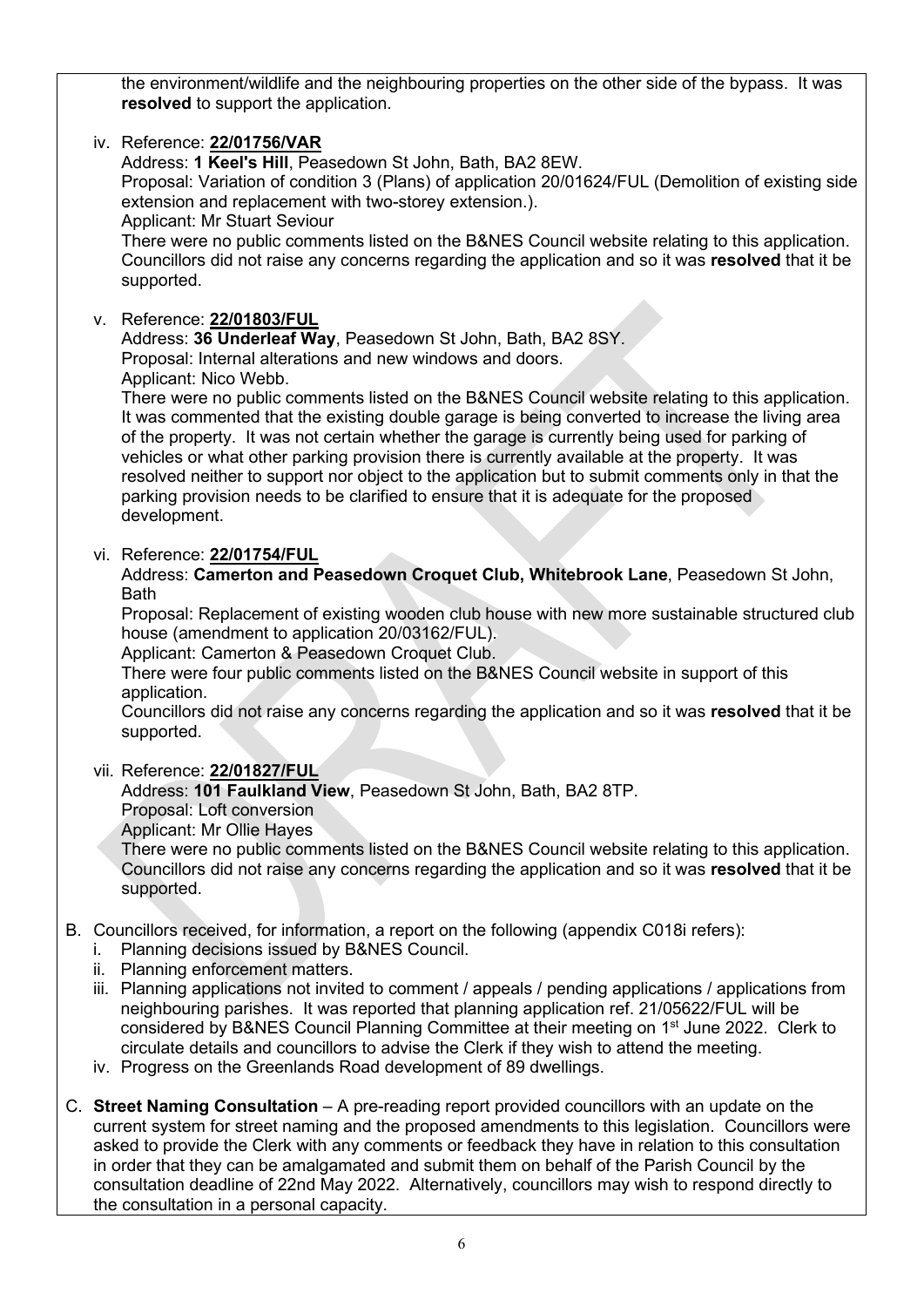D. **Local Planning Policy** – Councillors received notification on B&NES Council's consultations on the **[Draft Planning Obligations](https://beta.bathnes.gov.uk/draft-planning-obligations-spd)** Supplementary Planning Document and the **[Draft Sustainable](https://beta.bathnes.gov.uk/draft-sustainable-construction-checklist-spd)  [Construction Checklist](https://beta.bathnes.gov.uk/draft-sustainable-construction-checklist-spd)** Supplementary Planning Document. Any comments to be submitted to the Clerk in order that they be included for consideration by the Planning Committee at their first meeting on 7<sup>th</sup> June. The Committee to establish a formal response on behalf of the Parish Council to submit before the consultation deadline of  $17<sup>th</sup>$  June 2022.

#### **C019 – 17/05/2022 Correspondence, Complaints & Issues**

Councillors had the opportunity to review any new queries, issues and complaints raised since the last meeting as they had been logged on the relevant online Planner Board. Items of significance brought to the Council's attention included:

# **Traffic Regulation Orders**:

• An update was provided on the four proposed TROs on **Ashgrove, Camvale and Old England Way**, for which comments agreed at the last Full Council meeting had been submitted to B&NES Council. The objections raised were being followed up, but appear to have been ignored, because some of the proposed works had already been actioned. The Clerk was following this up and will report back.

The suggestion from the residents to undertake a holistic review of the parking arrangements across the village was endorsed by councillors and it was agreed that this should be included on the agenda for the next Planning Committee.

- **Resurfacing of A367 – THTTC2873**. It was noted these works will be undertaken at some point from 30<sup>th</sup> May 2022 onwards and will last for a maximum of five days. The Clerk was requested to send an email to the Highways Department at B&NES Council asking if they could try to resolve the problem with the drainage/flooding on parts of the A367 whilst they are undertaking the resurfacing works.
- **Carlingcott** temporary prohibition of use by vehicles for **Queen's Jubilee Street Party** THTSC749. It was noted that the road will be temporarily closed on Sunday  $5<sup>th</sup>$  June 2022 between 8am and 8pm due to a street party to celebrate the Queen's Platinum Jubilee.
- Councillors received an update on queries raised at the last meeting from the owner of the **Old Quarry Site**, requesting feedback from the Parish Council on their proposals for **relocation of the vehicular access**.

The Clerk outlined the responses she had received; the owner was not minded to move the proposed new access from where it is detailed in the plans, due to the dropped kerb already being in place in the location identified. Consequently, councillors still had concerns regarding the proximity of the proposed vehicular access to the pedestrian entrance to the Recreation Ground, and the potential hazard to pedestrians, particularly as they would not expect to have cars accessing/existing the site in this location. The Clerk was asked to contact the landowner to reiterate the Council's concerns and to remind the landowner they will need to speak with B&NES Council Highways and Planning Departments regarding the proposals.

 Councillors considered **issues with areas of land near Bath Road/Huddox Hill** with a view to providing Cllrs Larcombe and Rich permission to liaise with residents and other required parties. It was noted that continuing complaints had been received from residents regarding this matter, relating to a property on Bath Road, near the entrance to Belle Vue Close. Although some councillors objected to spending more time on this issue because they felt it to be outside the remit of a Parish Council, it was agreed to grant permission for Cllrs Andy Larcombe and Jonathan Rich to liaise with local residents and other required parties (including B&NES Council) to investigate the situation and provide signposting for residents to help them understand if and how they are able to move things forward.

#### **C020 – 17/05/2022 Advisory Panel Updates**

A. Councillors received the schedule of appointed Advisory Panels. It was **resolved** to disband the following Advisory Panels, them having either served their purpose or been superseded by another Advisory Panel:

| <b>Advisory Panel Name</b>                     | <b>Minute Established</b> |
|------------------------------------------------|---------------------------|
| Beacon Hall Covid Secure Advisory Panel        | C398-21/07/2020           |
| <b>Council Structure Review Advisory Panel</b> | $C168 - 14/12/2021$       |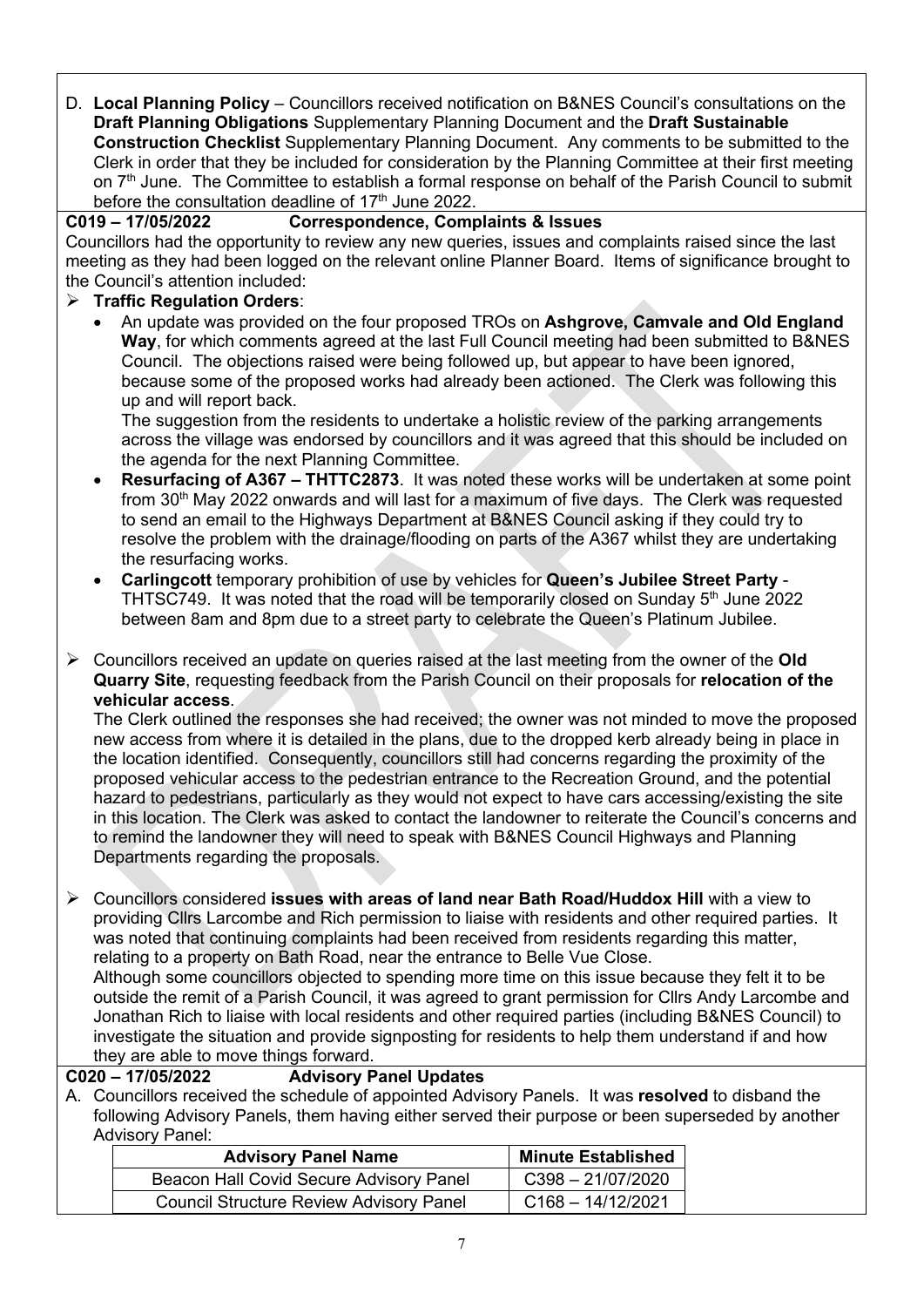| <b>Planning Advisory Panel</b>     | $CO10 - 14/05/2019$ |
|------------------------------------|---------------------|
| VE Day Celebrations Advisory Panel | C132-10/09/2019     |

It was **resolved** to reaffirm the appointment of the ten Advisory Panels reporting to Full Council (as listed below) in line with their Terms of Reference documents.

| <b>Advisory Panel Name</b>                            | <b>Minute Established</b> |
|-------------------------------------------------------|---------------------------|
| <b>Christmas Lights Advisory Panel</b>                | $C010 - 14/05/2019$       |
| <b>Civic Events Advisory Panel</b>                    | $C168 - 14/12/2021$       |
| <b>Climate &amp; Environment Advisory Panel</b>       | $C568 - 16/03/2021$       |
| <b>Digital Transformation Strategy Advisory Panel</b> | $C123 - 10/09/2019$       |
| Jubilee Garden Advisory Panel                         | C547-16/02/2021           |
| <b>Operation London Bridge Advisory Panel</b>         | $C133 - 10/09/2019$       |
| Parish Map and Signage Project Advisory Panel         | $C372 - 16/06/2020$       |
| Persimmon Land Transfer Advisory Panel                | $C010 - 14/05/2019$       |
| <b>Recreation Ground Improvements Advisory Panel</b>  | C547-16/02/2021           |
| <b>Streetlighting Advisory Panel</b>                  | $C280 - 18/02/2020$       |

It was **resolved** to appoint an Executive Advisory Panel reporting to Full Council in line with the updated Terms of Reference document.

- B. A report on the attendance to Advisory Panel meetings will be published monthly going forward.
- C. Councillors received reports and considered recommendations from the following Advisory Panels which have met since the last Full Council meeting:
	- i. **Civic Events Advisory Panel** Meeting held on Thursday 5<sup>th</sup> May 2022 at 7.30pm. The notes from this meeting provided an update on the planning of the events to celebrate the Queen's Platinum Jubilee on 2<sup>nd</sup> June 2022 and were circulated as pre-reading. Councillors were each provided with some invitations to the event to hand out to friends and neighbours.
	- ii. **Clerk Liaison Panel** Meeting held on Wednesday 4<sup>th</sup> May 2022 at 6.00pm. The CLP continue to work with the Clerk on managing the current workload and staff. An update from the last meeting was emailed to all councillors under confidential cover.
	- iii. **Digital Transformation Strategy Advisory Panel** Meeting held on Tuesday 19<sup>th</sup> April 2022 at 7.00pm. The notes from this meeting were circulated as pre-reading. The Clerk is arranging an online meeting with the company that had recently provided a quotation for some audio-visual equipment for Beacon Hall.
	- iv. **Executive Committee Advisory Panel** Meeting held on Tuesday 3<sup>rd</sup> May 2022 at 7.00pm. The notes from the meeting had been circulated as pre-reading. The recommendations regarding projects and workload priorities for this month were noted as follows:
		- a. Chase Persimmon land transfer for update & arrange meeting with our Solicitor.
		- b. Compete the Jubilee Garden project once final decisions have been made by the Advisory Panel.
		- c. Continue with the planning of the Jubilee Event in conjunction with the Advisory Panel.
		- d. Delegate microphones for council meetings To arrange the 'Teams' meeting AV Audio as agreed by the Digital Transformation Advisory Panel.
		- e. Complete the Recreation Ground improvements works Work with Northavon to arrange for the installation of the grass matting and any remaining works to be completed.
		- f. Install the signage to the 'Dug Outs'.
		- g. Order the changing room sign as agreed by Finance & Amenities Committee & Full Council.
		- h. Complete works for the 'Tea Hut' as agreed by Full Council. Additional quote required for the concrete base and submit a Variation application to the Planning Permission as discussed.
		- i. Arrange a football changing room inspection.
		- j. Amend the Football User Agreements for 2022/23 to include the use of the 'Tea Hut' etc.
		- k. Complete all outstanding Minutes and check all minutes have been uploaded to the website.
		- l. Update Council on agreed actions and deadlines regarding the removal etc of trinkets at the cemetery – request a delivery date for the signage from the suppliers & report back.
		- m. Complete the work on the budget including the advice of the internal auditor on accruals to enable to year to be closed and the budgets loaded by the agreed deadline of 13<sup>th</sup> May.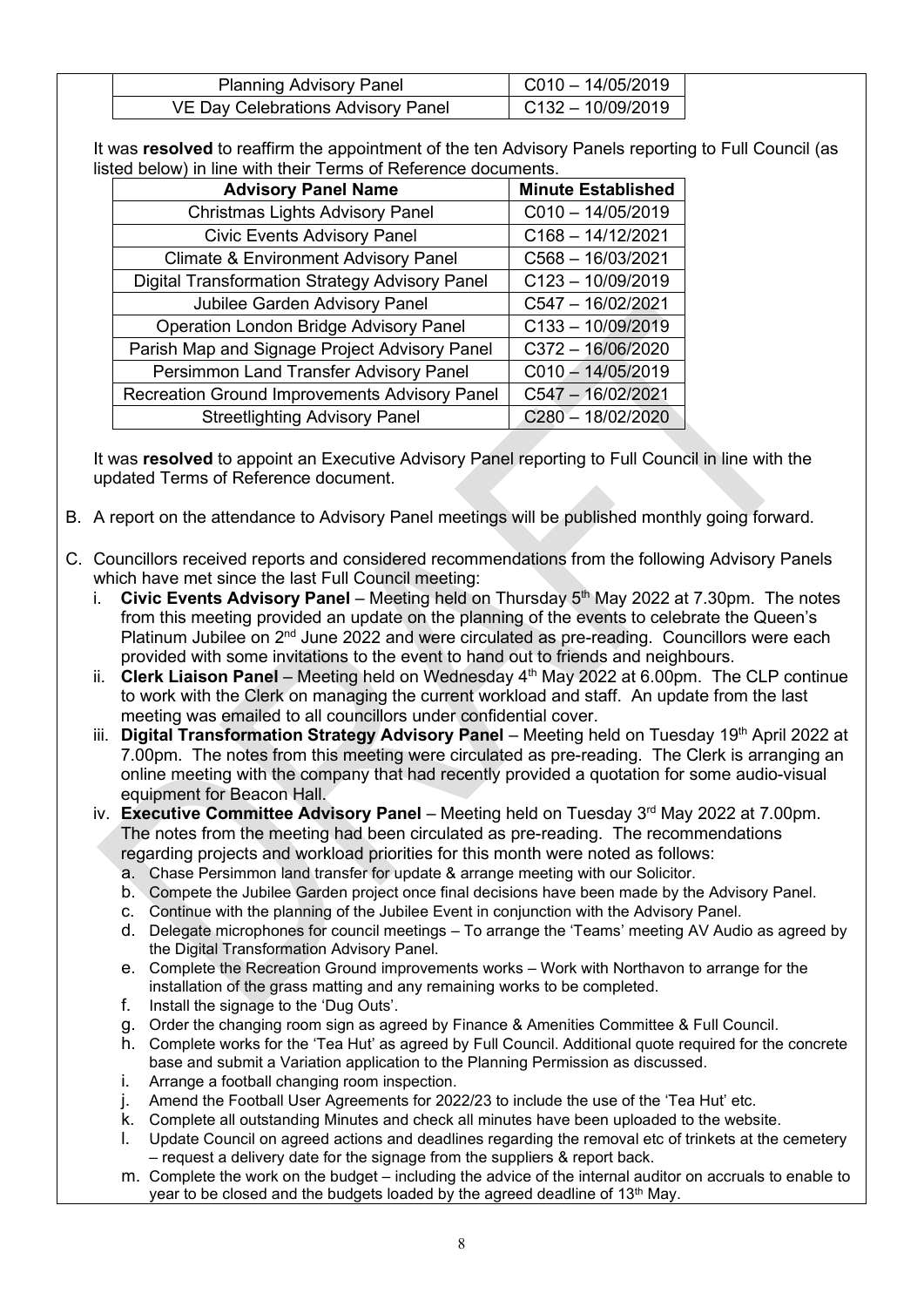- n. Prepare all necessary documents and review the terms of references for committees and advisory panel for the Annual meeting of the Parish Council.
- v. **Jubilee Garden Advisory Panel** Meeting held on Wednesday 4<sup>th</sup> May 2022 at 7.15pm. Since the last meeting the contractor commenced and finished the groundworks including the installation of the pathways. The Caretakers have erected the pergola and the benches. The bulk of the garden was planted up earlier in the day, with the Mini Police undertaking some additional planting tomorrow.
- vi. **Parish Map and Signage Advisory Panel** Meeting held on Monday 25<sup>th</sup> May 2022 at 7.00pm. Councillors considered the recommendation regarding a suggested change to the location of one of the interpretation boards. It was agreed that the board detailing information about Braysdown Pit be located at the junction of the parish boundary with the Sustrans 24 route (disused Somerset and Dorset Railway) rather than at Braysdown Allotments.

### D. The scheduled forthcoming meetings for the following Advisory Panels were noted:

- i. **Civic Events Advisory Panel** Thursday 26<sup>th</sup> May 2022 at 7.30pm.
- ii. **Clerk Liaison Panel** Wednesday 1<sup>st</sup> June 2022 at 6.00pm.
- iii. **Executive Advisory Panel** Tuesday 7<sup>th</sup> June 2022 at 7.30pm.<br>**C021 17/05/2022 Parish Council Newsletter**

# **Parish Council Newsletter**

Councillors reviewed the pre-reading report on proposed arrangements of the Parish Council newsletter for publishing, printing, and distribution.

The report provided details on the Royal Mail Door-to-Door service. This is cheaper than the current delivery service but results in an additional 549 copies of the newsletter being required, because some of the BA2 8 area lies outside the parish boundary. This means that properties in Wellow, Shoscombe etc. would also receive a copy of the Parish Council newsletter. The additional printing cost would be covered by the cost saving on the delivery.

It was suggested to consider appointing a private marketing company to undertake all the Parish Council's promotional activities. The idea to be discussed at the next Personnel Committee to determine whether this is a feasible option.

It was acknowledged that changes are required in the short term and so it was **resolved** to use the Royal Mail Door-to-Door service for the Summer 2022 newsletter delivery on a trial basis, at a cost of £226.76+VAT, noting the additional printing costs required, to accommodate the need for delivery of those properties outside of the parish boundary, that are under the same postcode sector.

#### **C022 – 17/05/2022 Outside Tap at Beacon Hall**

Councillors reviewed the pre-reading report and considered the expenditure in relation to the installation of an outside tap at Beacon Hall in order to water the plants within the Jubilee Garden.

It was **resolved** to allocate a sum of up to £610+VAT, to be taken from Infrequent Operational Expenditure, and to authorise the Clerk to arrange the installation with the supplier providing the most cost-effective quote.

#### *C023 – 17/05/2022 Community Equipment*

*To review and approve the designated form and process for the lending of Parish Council equipment to local organisations and residents/members of the community.* 

This item was not discussed, as it was necessary to conclude the meeting to avoid being in breach of Standing Order 3(q), which states that meetings shall not exceed a period of 2<sup>1/2</sup> hours. The item will therefore be included on the June Full Council agenda.

# *C024 – 17/05/2022 General Power of Competence*

*To consider eligibility and to receive report and roadmap for the Council to achieve the General Power of Competence.*

This item was not discussed, due to the lack of pre-reading and that it was necessary to conclude the meeting to avoid being in breach of Standing Order 3(q), which states that meetings shall not exceed a period of 2½ hours. The item will therefore be included on the June Full Council agenda.

#### **C025 – 17/05/2022 Future Agenda Items & Cllr Questions**

Councillors were provided with an opportunity to provide the Clerk with requests for possible future agenda items and to raise questions on items not otherwise covered on the agenda. None were raised.

#### **C026 – 17/05/2022 Review of New Actions**

The Clerk provided a summary of the new actions generated from the meeting and advised they would be captured on the Actions Register in Planner after the meeting.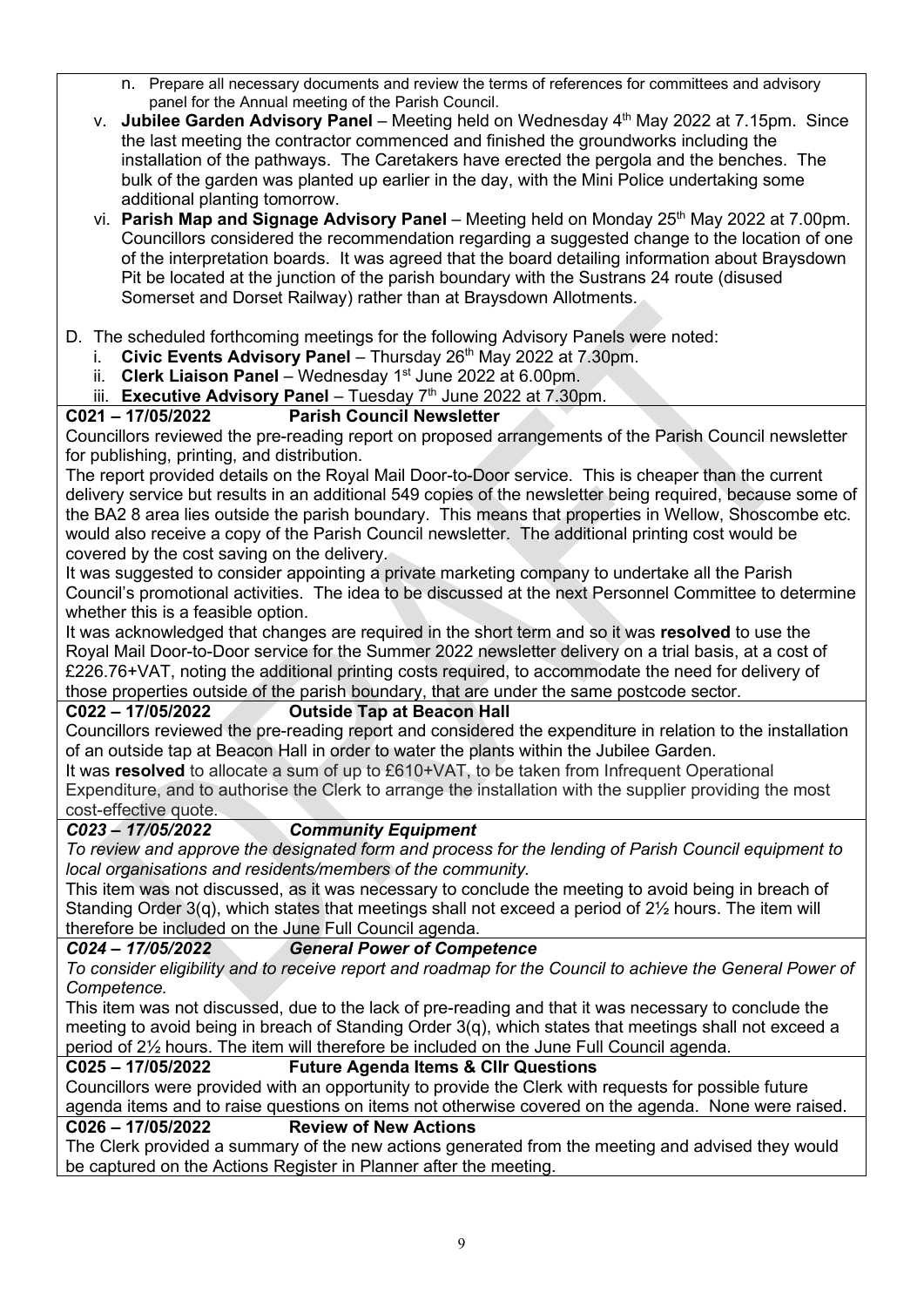| C027-17/05/2022 | Date and Time of Next Meeting                                                                                |
|-----------------|--------------------------------------------------------------------------------------------------------------|
|                 | The next meeting of the Full Council is scheduled to be held on Tuesday 28 <sup>th</sup> June 2022 at 7pm at |
| Beacon Hall.    |                                                                                                              |

The meeting closed at 9.30pm.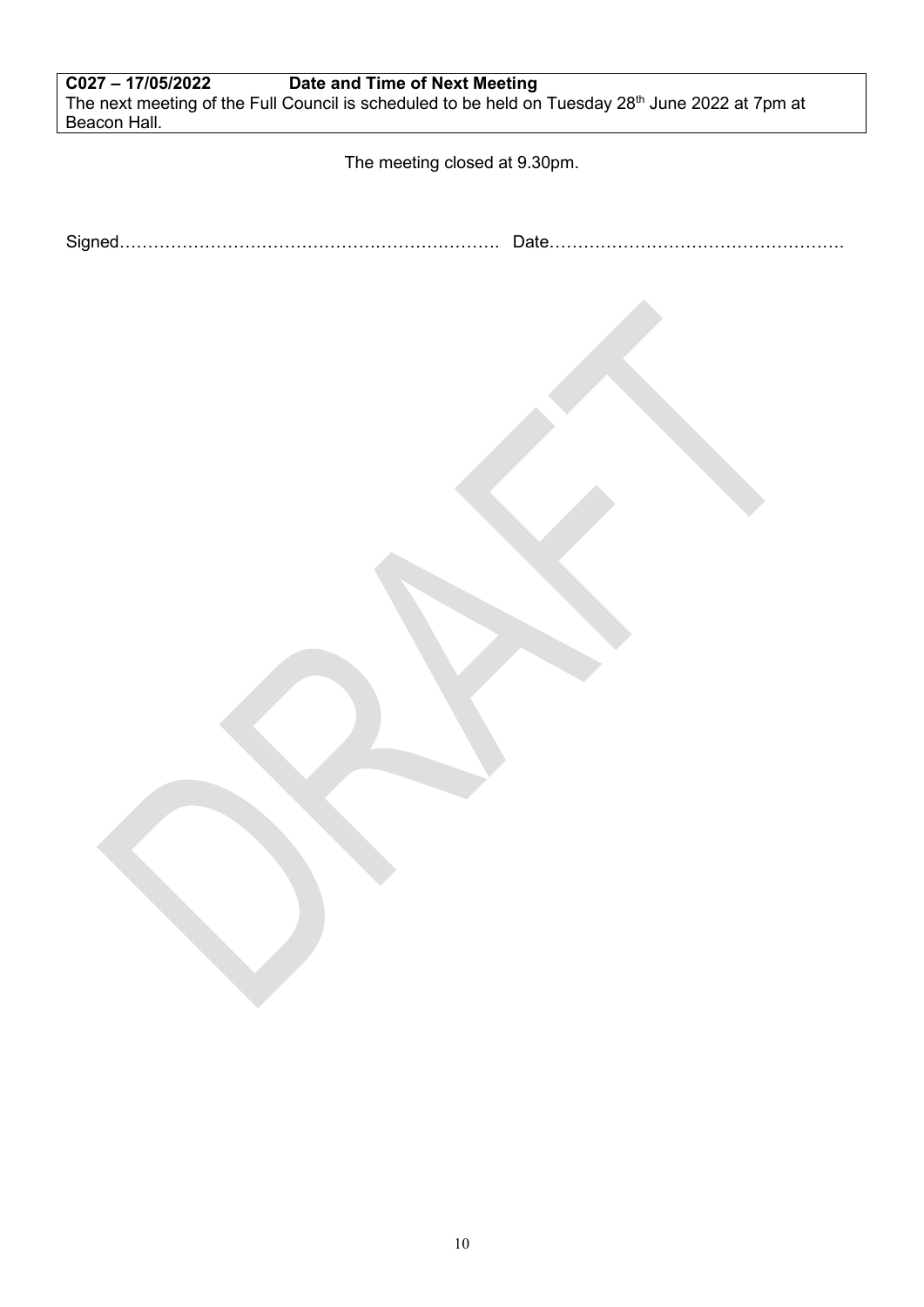# **Appendix C015i – A summary of the community grant applications and subsequent awards**

| Project<br><b>Name</b>                                                                                        | <b>Organisation</b>                          | <b>Funding to be Used For</b>                                                                                                                                                                                                                                                                                                                                                                                            | <b>Number of</b><br>Peasedown<br><b>Residents to</b><br>benefit | <b>Total cost of</b><br>project | <b>Value</b><br><b>of</b><br>grant<br>applied<br>for | Percentage<br><b>of</b><br>application<br>vs. total<br>cost | How much<br>already<br>raised | <b>Comment</b>                                                                                                                                                                                                           |
|---------------------------------------------------------------------------------------------------------------|----------------------------------------------|--------------------------------------------------------------------------------------------------------------------------------------------------------------------------------------------------------------------------------------------------------------------------------------------------------------------------------------------------------------------------------------------------------------------------|-----------------------------------------------------------------|---------------------------------|------------------------------------------------------|-------------------------------------------------------------|-------------------------------|--------------------------------------------------------------------------------------------------------------------------------------------------------------------------------------------------------------------------|
| Village<br>Firework<br>Display                                                                                | Peasedown<br>St. John<br><b>Cricket Club</b> | For firework display on 4th<br>November 2022. The funding<br>would be used to give all children<br>at PSJ primary school a free pass<br>to attend. Also, to help keep<br>prices down to benefit all those<br>who attend.                                                                                                                                                                                                 | Approx. 500 PSJ<br>school children<br>and their families        | £2,808                          | £1,000                                               | 36%                                                         | £1,000                        | To award £1,000 on the condition<br>a free ticket is issued to all the<br>children of Peasedown St. John<br>Primary School.                                                                                              |
| Peasedown<br>St John<br>Play Day                                                                              | <b>Bath Area</b><br><b>Play Project</b>      | The funding will be used to go<br>towards the cost of running a<br>family play day on Beacon Field<br>during the school summer<br>holidays. This will provide a range<br>of play opportunities facilitated by<br>play workers for children,<br>parents/carers to enjoy together<br>including den building, water play,<br>construction and creative play as<br>well as lots of physical play<br>including an inflatable. | Approx. 300<br>children and their<br>parents/carers             | £1,908                          | £1,000                                               | 52.4%                                                       | £830 for<br>staff costs       | To award £1,000 - and for the<br>event to be promoted as a PSJPC<br>and BAPP play day.<br>These events are usually very<br>well attended and very much<br>enjoyed by those who attend.                                   |
| Hive<br>Community<br>Café                                                                                     | Swallow                                      | To be able to buy a countertop<br>chiller for the café, it would help<br>us keep food fresh and sell more<br>cakes and other items.                                                                                                                                                                                                                                                                                      | 100+ customers<br>and 20 swallow<br>members                     | £540                            | £400                                                 | 74.1%                                                       | £140                          | Not to award for this application.<br>Against using tax payers money<br>to provide equipment to produce a<br>profit although wish the best for<br>the charity and the good work that<br>they do.                         |
| <b>Blankets</b><br>and<br>scarves for<br>Ukraine<br>and<br>homeless<br>in Bath<br>area<br>Creative<br>courses | Peasedown<br>Social &<br>Wellbeing<br>Group  | Funding will be used for wool and<br>craft materials throughout the<br>year. Refreshments for future<br>meetings The group arrange a<br>summer outing to somewhere<br>interesting for all our members<br>A Christmas meal is also arranged<br>but not necessarily funded from<br>this request. Creative Courses -<br>learning new skills. Storage<br>boxes                                                               | $15+$                                                           | £450                            | £200.00                                              | 44.4%                                                       | £0                            | To award £200 - PSJPC would<br>prefer for the blankets and<br>scarves to be used for the<br>homeless in local area, rather<br>than for Ukraine (as they are now<br>requesting funding to obtain the<br>items they need). |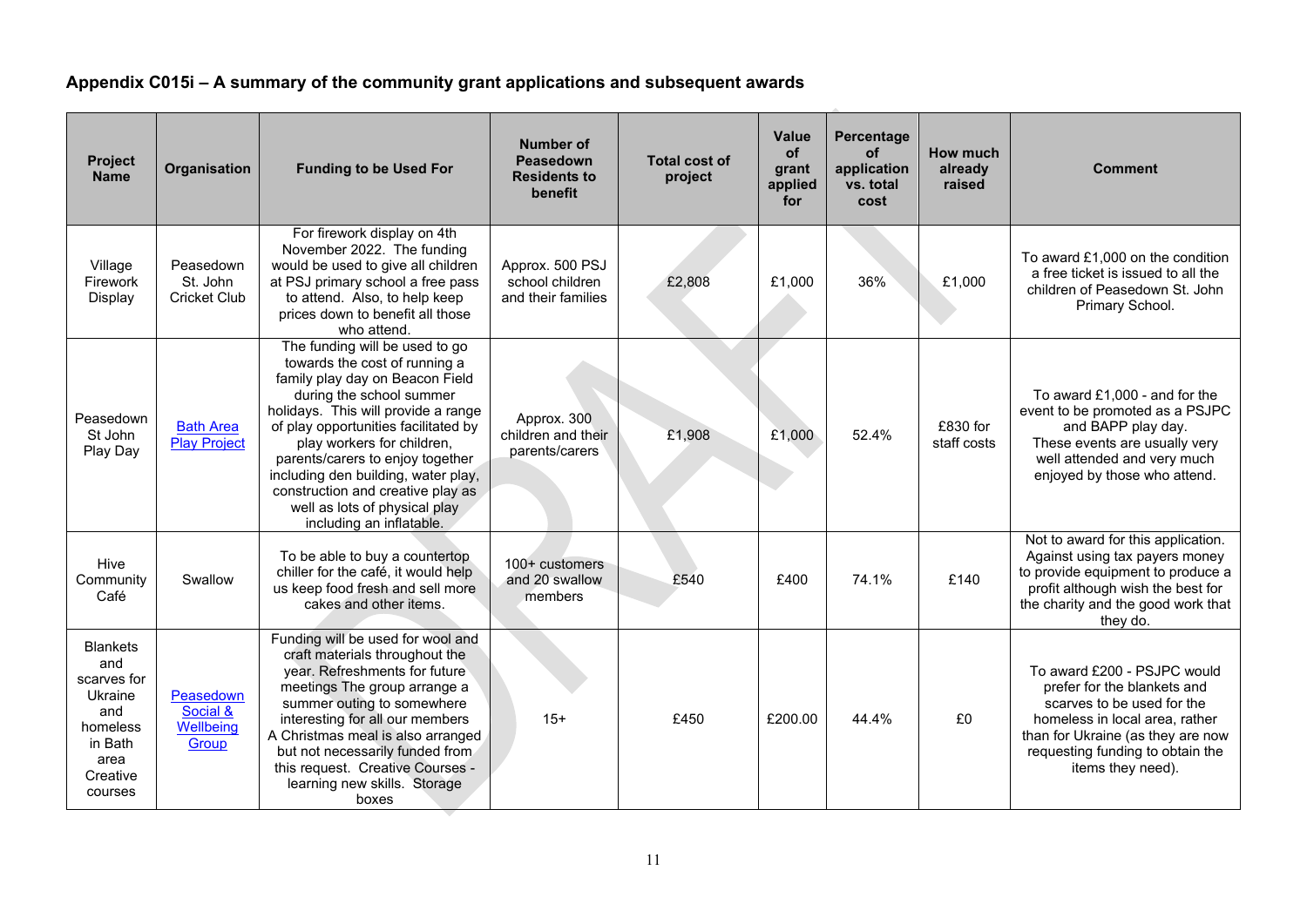| Project<br><b>Name</b>                            | Organisation                                 | <b>Funding to be Used For</b>                                                                      | <b>Number of</b><br>Peasedown<br><b>Residents to</b><br>benefit     | <b>Total cost of</b><br>project                                                                | <b>Value</b><br>of<br>grant<br>applied<br>for | Percentage<br><b>of</b><br>application<br>vs. total<br>cost | How much<br>already<br>raised | <b>Comment</b>                                                                                                                                                                                                                                                                                                                             |
|---------------------------------------------------|----------------------------------------------|----------------------------------------------------------------------------------------------------|---------------------------------------------------------------------|------------------------------------------------------------------------------------------------|-----------------------------------------------|-------------------------------------------------------------|-------------------------------|--------------------------------------------------------------------------------------------------------------------------------------------------------------------------------------------------------------------------------------------------------------------------------------------------------------------------------------------|
| Children's<br>Activities                          | Peasedown<br>Indian<br>Community             | Children's activities. Group meets<br>once a month at Beacon Hall                                  | 40                                                                  | 100 per month                                                                                  | *£50<br>per<br>month                          | 50.0%                                                       | £0                            | Not to award for this application.<br>As an alternative, it was resolved<br>for the Peasedown Indian<br>Community group to be offered a<br>3-month discount on their hire of<br>Beacon Hall, in line with other<br>previous first-time regular hirers<br>as an aid to get the group<br>established.                                        |
| Avon &<br>Somerset<br>Mini Police                 | Avon &<br><b>Somerset</b><br><b>Police</b>   | Bushnell RADAR gun                                                                                 | 20 children this<br>year, and 20<br>children every<br>year, ongoing | £179.00                                                                                        | £179.00                                       | 100.0%                                                      | £0                            | Not to award for this application.<br>As an alternative, it was resolved<br>for the Parish Council to purchase<br>a radar gun and 11 small litter<br>pickers and 10 pairs of<br>gardening gloves, to be owned by<br>the Parish Council, but to be<br>available to use, on loan, by local<br>groups/organisations that want to<br>use them. |
| Avon &<br>Somerset<br>Mini Police                 | Avon &<br><b>Somerset</b><br><b>Police</b>   | For the purchase of 11x litter<br>pickers and 10x pairs garden<br>gloves.                          | 20 children this<br>year, and 20<br>children every<br>year, ongoing | £258.91 (includes<br>£43.15 VAT) for<br>children's litter<br>pickers and £37.00<br>for gloves. | £295.91                                       | 100.0%                                                      | £0                            | Not to award - see reasons listed<br>above.                                                                                                                                                                                                                                                                                                |
| Summer<br>Activities &<br>Big<br><b>Breakfast</b> | Peasedown<br><b>Residents</b><br>Association | Equipment for summer activities<br>during school holidays. Kitchen<br>equipment for big breakfast. | All local children<br>and families in<br>Peasedown St<br>John       | £220                                                                                           | £220                                          | 100.0%                                                      | None                          | To award £220 - PSJPC to<br>purchase the games and reclaim<br>the VAT. The items being asked<br>for can be reused many times.<br>Appreciate that the group is<br>getting back on their feet, but in<br>future would like to see them<br>raising some of their own funds<br>rather than asking for 100% of the<br>costs.                    |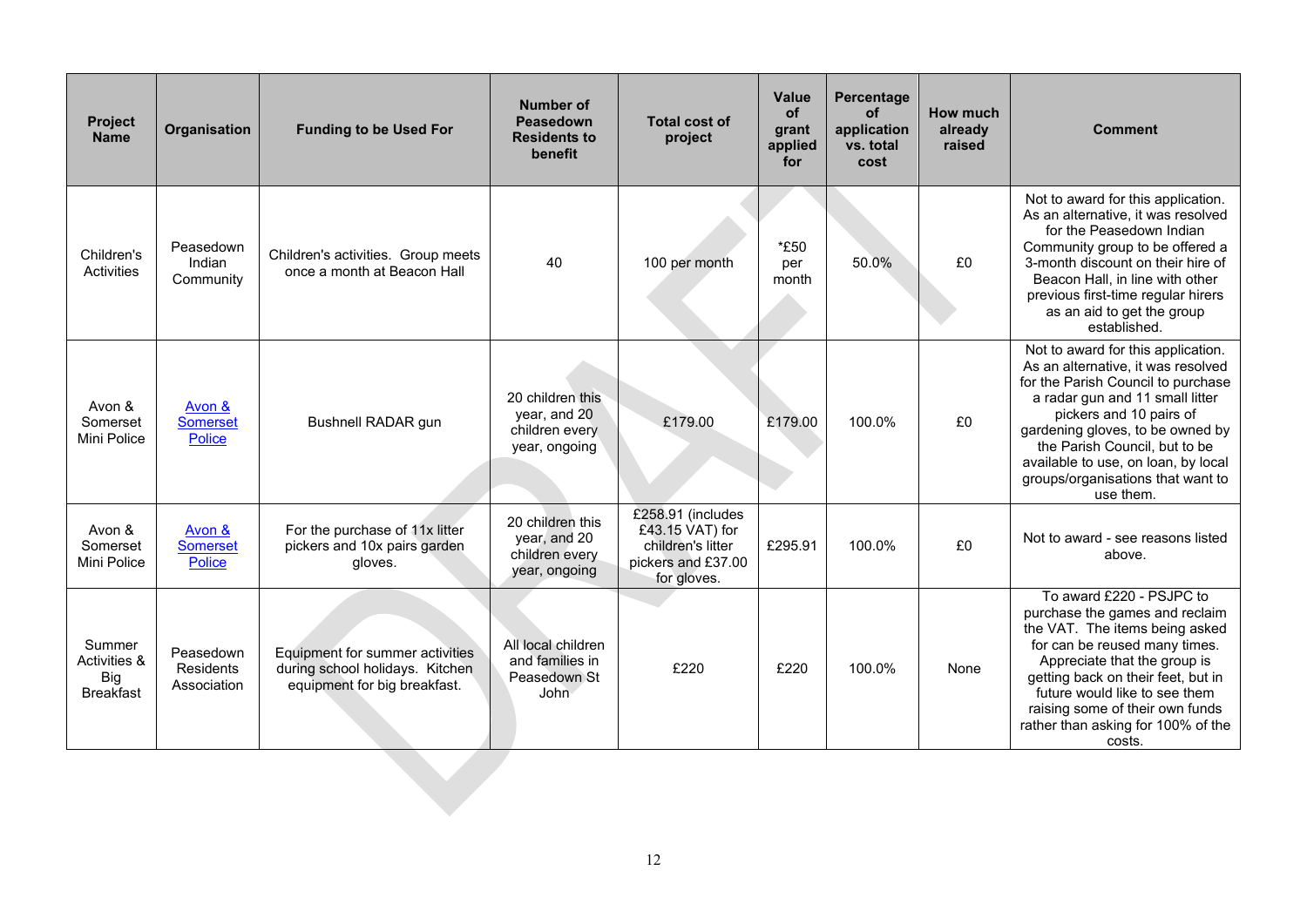| <b>Project</b><br><b>Name</b>                                      | Organisation                          | <b>Funding to be Used For</b>                                                                                                                                                                                                                                                                                                                                                                                                                                                                                                                                                                                                                                                                          | <b>Number of</b><br>Peasedown<br><b>Residents to</b><br>benefit | <b>Total cost of</b><br>project                       | Value<br>of<br>grant<br>applied<br>for | Percentage<br><b>of</b><br>application<br>vs. total<br>cost | How much<br>already<br>raised | <b>Comment</b>                                                                                                                                                                                                                                                                                                                                                      |
|--------------------------------------------------------------------|---------------------------------------|--------------------------------------------------------------------------------------------------------------------------------------------------------------------------------------------------------------------------------------------------------------------------------------------------------------------------------------------------------------------------------------------------------------------------------------------------------------------------------------------------------------------------------------------------------------------------------------------------------------------------------------------------------------------------------------------------------|-----------------------------------------------------------------|-------------------------------------------------------|----------------------------------------|-------------------------------------------------------------|-------------------------------|---------------------------------------------------------------------------------------------------------------------------------------------------------------------------------------------------------------------------------------------------------------------------------------------------------------------------------------------------------------------|
| Peasedown<br>Community<br>Hub Group<br>Summer<br><b>Beach Trip</b> | <b>Southside</b><br>Family<br>Project | Summer trip to the beach in<br>August 2022 for Southside's<br>Peasedown St John Community<br>Hub Group. The group meets<br>each week at Beacon Hall - a<br>'grown up space for adults with a<br>fantastic children's group'.<br>Families meet and support each<br>other, share experiences and take<br>part in activities. The group would<br>love to go on a trip to the seaside<br>in Dorset together, as they did in<br>2019, thanks to your support. This<br>would be a great opportunity to<br>spend time together, 'escape' the<br>pressures of everyday life for a<br>day at this difficult time, and have<br>a great day out, building family<br>and group memories.                           | 40 (of all ages,<br>intergenerational)                          | £700 (£550 coach<br>hire, £150<br>lunch/refreshments) | £650                                   | 92.9%                                                       | £50                           | To award £280 - Would like to see<br>more fundraising done by this<br>group towards this trip. PSJPC<br>prepared to pay half the hire of<br>the coach, up to £280 subject to<br>them getting other funding for the<br>trip to go ahead.                                                                                                                             |
| Afternoon<br><b>Tea Dance</b>                                      | <b>Line Dance</b><br>with ME          | 2 Afternoon Tea Dances between<br>Oct & Dec 2022<br>Cost breakdown: Room hire £45x<br>2 £90; Afternoon tea £75x 2 £150;<br>Travel £10x 2 £20; Fee &<br>equipment £50 2 £100; Admin £50<br>2 £100; Volunteer expenses £20 2<br>£40; Dance demonstrations £000<br>Funding this activity will benefit<br>the wellbeing of the community,<br>enhancing a sense of purpose<br>and self-esteem, improving<br>happiness and satisfaction.<br>Intervention may help many<br>unemployed in the area who have<br>suffered from depression.<br>My vision and drive is to enable<br>the community to share<br>opportunities to meet new people,<br>enjoy and have a fun time in a<br>safe and relaxing atmosphere. | Approx. 30                                                      | £500                                                  | £500.00                                | 100.0%                                                      | None                          | Not to award for this application.<br>Do not think this is value for<br>money for the PC as not certain it<br>actually encourages those<br>individuals who do not already<br>attend class/event. There is also<br>a lack of self-funding/contribution;<br>if the PC are being asked to fund,<br>then why is the organiser not<br>providing their time for free etc. |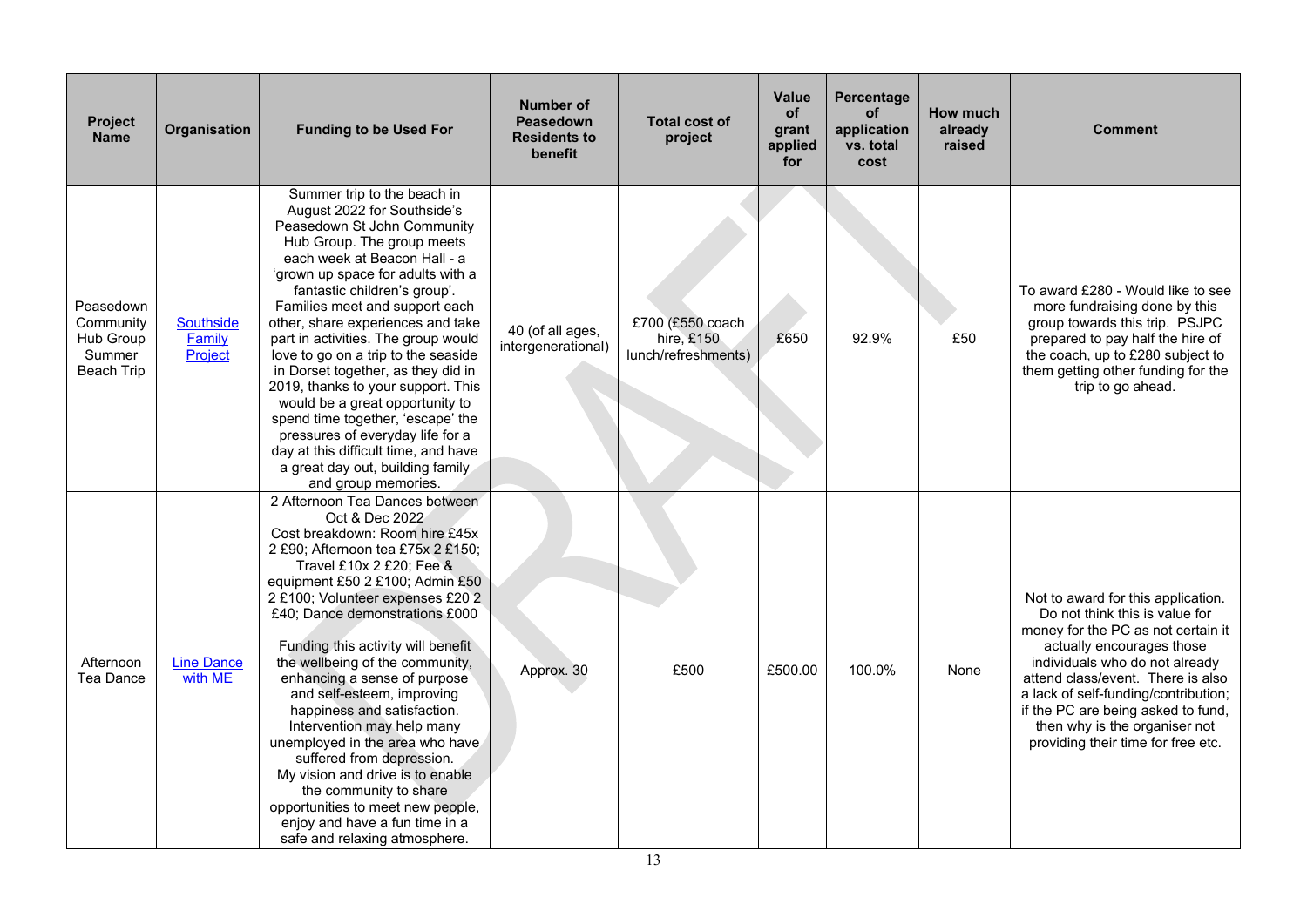| <b>Project</b><br><b>Name</b>                                      | Organisation                         | <b>Funding to be Used For</b>                                                                                                                                                                                                                                                                                                                                                                                                                                                                                                                                                                                                                                                                                                                       | Number of<br>Peasedown<br><b>Residents to</b><br>benefit | <b>Total cost of</b><br>project | Value<br><b>of</b><br>grant<br>applied<br>for | Percentage<br><b>of</b><br>application<br>vs. total<br>cost | How much<br>already<br>raised | <b>Comment</b>                                                                                                                                                                                                                                                                                                                                                      |
|--------------------------------------------------------------------|--------------------------------------|-----------------------------------------------------------------------------------------------------------------------------------------------------------------------------------------------------------------------------------------------------------------------------------------------------------------------------------------------------------------------------------------------------------------------------------------------------------------------------------------------------------------------------------------------------------------------------------------------------------------------------------------------------------------------------------------------------------------------------------------------------|----------------------------------------------------------|---------------------------------|-----------------------------------------------|-------------------------------------------------------------|-------------------------------|---------------------------------------------------------------------------------------------------------------------------------------------------------------------------------------------------------------------------------------------------------------------------------------------------------------------------------------------------------------------|
| Hosting a<br>country<br>singer for<br>an<br>afternoon<br>tea dance | <b>Line Dance</b><br>with ME         | General Running costs to host a<br>country singer for an afternoon tea<br>dance between Jan & Mar 2023<br>Cost breakdown: Room hire £60:<br>Singer £300; Sandwiches & cakes<br>£75; Beverages £10; Travel £10;<br>Fee & equipment £50; Admin £75;<br>Volunteer expenses £50; Dance<br>demonstrations £000<br>Funding this activity will benefit<br>the wellbeing of the community,<br>enhancing a sense of purpose<br>and self-esteem, improving<br>happiness and satisfaction.<br>Intervention may help many<br>unemployed in the area who have<br>suffered from depression.<br>My vision and drive is to enable<br>the community to share<br>opportunities to meet new people,<br>enjoy and have a fun time in a<br>safe and relaxing atmosphere. | $30 - 50$                                                | £630                            | £630.00                                       | 100.0%                                                      | None                          | Not to award for this application.<br>Do not think this is value for<br>money for the PC as not certain it<br>actually encourages those<br>individuals who do not already<br>attend class/event. There is also<br>a lack of self-funding/contribution;<br>if the PC are being asked to fund,<br>then why is the organiser not<br>providing their time for free etc. |
| Allotment<br>Holders'<br>Barbeque                                  | Braysdown<br>Allotments<br>Committee | To provide food for the BBQ an<br>annual event held in July for all<br>allotment holders, councillors and<br>families. A great time to celebrate<br>what we have grown and get to<br>know each other better. A real<br>community event.                                                                                                                                                                                                                                                                                                                                                                                                                                                                                                             | $60+$                                                    | £100                            | £100.00                                       | 100.0%                                                      | None                          | To award £100 - Support this<br>event as it helps to build<br>community - physical and mental<br>improvements for all allotment<br>holders.                                                                                                                                                                                                                         |
| End of<br>Year Party                                               | SJ's Little<br>Ones                  | To hire a bouncy castle for the<br>end of year party on the 1st July<br>2022                                                                                                                                                                                                                                                                                                                                                                                                                                                                                                                                                                                                                                                                        | $60 - 80$                                                | £150                            | £80                                           | 53.3%                                                       | None                          | Not to award for this application.<br>The Anglican Church has a<br>£9.2billion investment fund.<br>St John's Church is already<br>funding other organisations and<br>events within the village so<br>believe they have money to spend<br>and are therefore able to fund this<br>event themselves.                                                                   |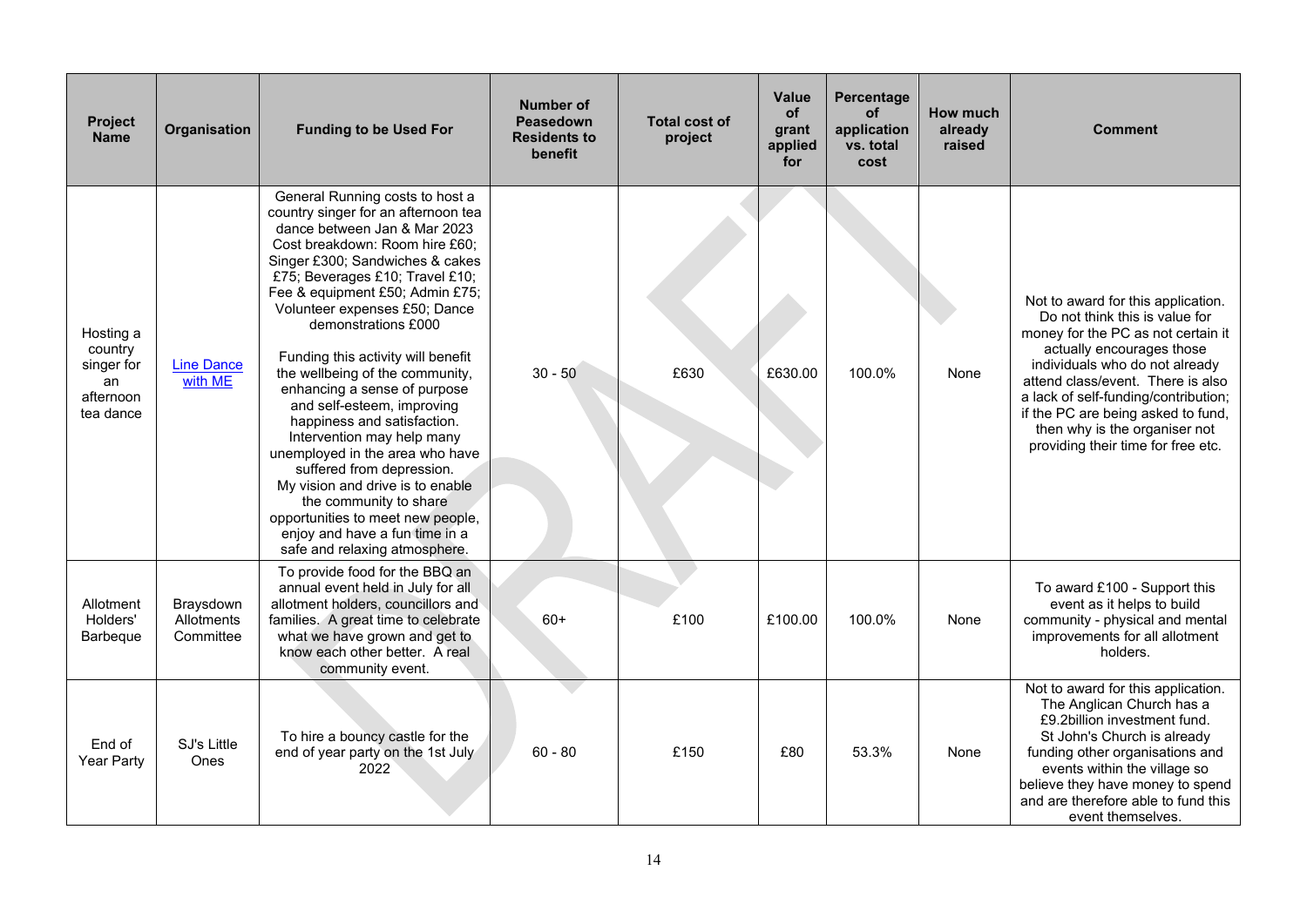| <b>Project</b><br><b>Name</b>                                 | <b>Organisation</b>                               | <b>Funding to be Used For</b>                                                                                                                                                                                                                                                                                | Number of<br>Peasedown<br><b>Residents to</b><br>benefit                                                                                      | Total cost of<br>project | Value<br>οf<br>grant<br>applied<br>for | Percentage<br>οf<br>application<br>vs. total<br>cost | How much<br>already<br>raised                                                                                                      | <b>Comment</b>                                                                                                                                                 |
|---------------------------------------------------------------|---------------------------------------------------|--------------------------------------------------------------------------------------------------------------------------------------------------------------------------------------------------------------------------------------------------------------------------------------------------------------|-----------------------------------------------------------------------------------------------------------------------------------------------|--------------------------|----------------------------------------|------------------------------------------------------|------------------------------------------------------------------------------------------------------------------------------------|----------------------------------------------------------------------------------------------------------------------------------------------------------------|
| Electrical<br>installation<br>work for<br>new garage<br>store | 1st<br>Peasedown<br>St John<br><b>Scout Group</b> | To undertake electrical installation<br>work within the new equipment<br>store building located on the Rec.<br>Any surplus from the electrical<br>work will be utilised for purchasing<br>of additional equipment, for<br>example, camping equipment and<br>flag carrying equipment for civic<br>duties etc. | 70 members<br>currently but<br>strong links with<br>the school so<br>indirectly a wider<br>number of<br>community<br>members would<br>benefit | £1,560                   | £1,300                                 | 83.3%                                                | None as<br>construction<br>of garage<br>was more<br>than<br>expected<br>due to<br>increasing<br>costs from<br>Covid/Brexit<br>etc. | To award £300 - On the basis the<br>grant is for camping and flag<br>carrying equipment and they raise<br>their own money for the<br>electrical installation). |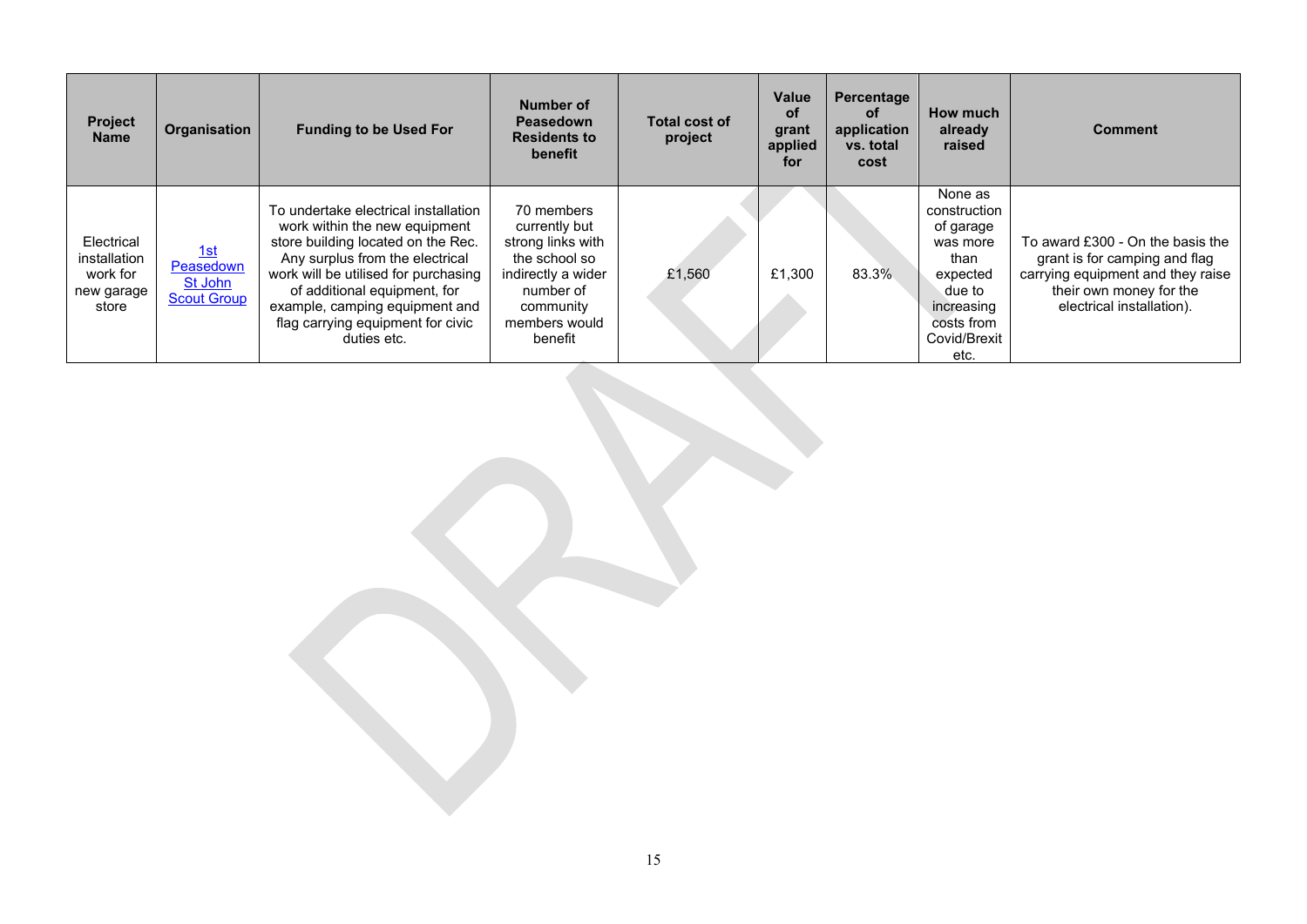**Appendix C016i - Schedule of operational-related payments which arise on a regular basis throughout the year, in accordance with Financial Regulation 5.8. Allen** 

| <b>Frequency of Payment</b> | Details for Period Apr. 2022 to Mar. 2023                                | <b>Annual Amount (if</b><br>known) | <b>Nominal</b><br>Code | <b>NC Annual</b><br><b>Budget</b> |
|-----------------------------|--------------------------------------------------------------------------|------------------------------------|------------------------|-----------------------------------|
| Monthly                     | Telephone & Broadband - Parish Office                                    | <b>Usage Dependent</b>             | 502004                 | £800.00                           |
| Ad-hoc                      | Stationery, Printing & Postage                                           | <b>Usage Dependent</b>             | 502005                 | £1,250.00                         |
| Quarterly                   | Printing of Newsletter                                                   | <b>Size Dependent</b>              | 503001                 | £1,000.00                         |
| Quarterly                   | Delivery of Newsletter                                                   | Size Dependent                     | 503001                 | £1,000.00                         |
| Monthly                     | Petrol & Oil                                                             | Usage Dependent                    | 602009                 | £500.00                           |
| Monthly                     | <b>Street Lighting Energy Supply</b>                                     | Rate Dependent                     | 603001                 | £2,500.00                         |
| Ad-hoc                      | Waste collection & disposal - General Waste                              | <b>Usage Dependent</b>             | 604006                 | £2,000.00                         |
| Monthly                     | <b>Business Rates - Ashgrove Cemetery</b>                                | £2.495.00                          | 605001                 | £2,600.00                         |
| Quarterly                   | Electricity Supply - Ashgrove Cemetery                                   | Usage Dependent                    | 605002                 | £250.00                           |
| 6-monthly                   | Water Supply - Ashgrove Cemetery                                         | <b>Usage Dependent</b>             | 605002                 | £250.00                           |
| 6-monthly                   | Waste collection & disposal - Ashgrove Cemetery - General Bin            | £759.20                            | 605003                 | £760.00                           |
| 6-monthly                   | Waste collection & disposal - Ashgrove Cemetery - Skip/Tip               | Usage Dependent                    | 605003                 | £740.00                           |
| Monthly                     | <b>Electricity Supply - Changing Rooms</b>                               | <b>Usage Dependent</b>             | 606002                 | £1,000.00                         |
| 6-monthly                   | Water Supply - Changing Rooms                                            | <b>Usage Dependent</b>             | 606002                 | £250.00                           |
| Monthly                     | <b>Business Rates - Beacon Hall</b>                                      | £3,443.10                          | 607002                 | £3,600.00                         |
| Quarterly                   | Gas Supply - Beacon Hall                                                 | Usage Dependent                    | 607004                 | £1,800.00                         |
| Quarterly                   | Electricity Supply - Beacon Hall                                         | <b>Usage Dependent</b>             | 607005                 | £2,400.00                         |
| 6-monthly                   | Water Supply - Beacon Hall                                               | Usage Dependent                    | 607006                 | £500.00                           |
| Monthly                     | Telephone & Broadband - Beacon Hall                                      | Usage Dependent                    | 607007                 | £820.00                           |
| 6-monthly                   | Waste collection & disposal - Beacon Hall - General Bin & Recycling Bags | £479.00                            | 607014                 | £500.00                           |
| Monthly                     | Staff Salaries, Staff Mileage, Employers NI, Employers Pension           | £117,354.00                        | Various                | £117,354.00                       |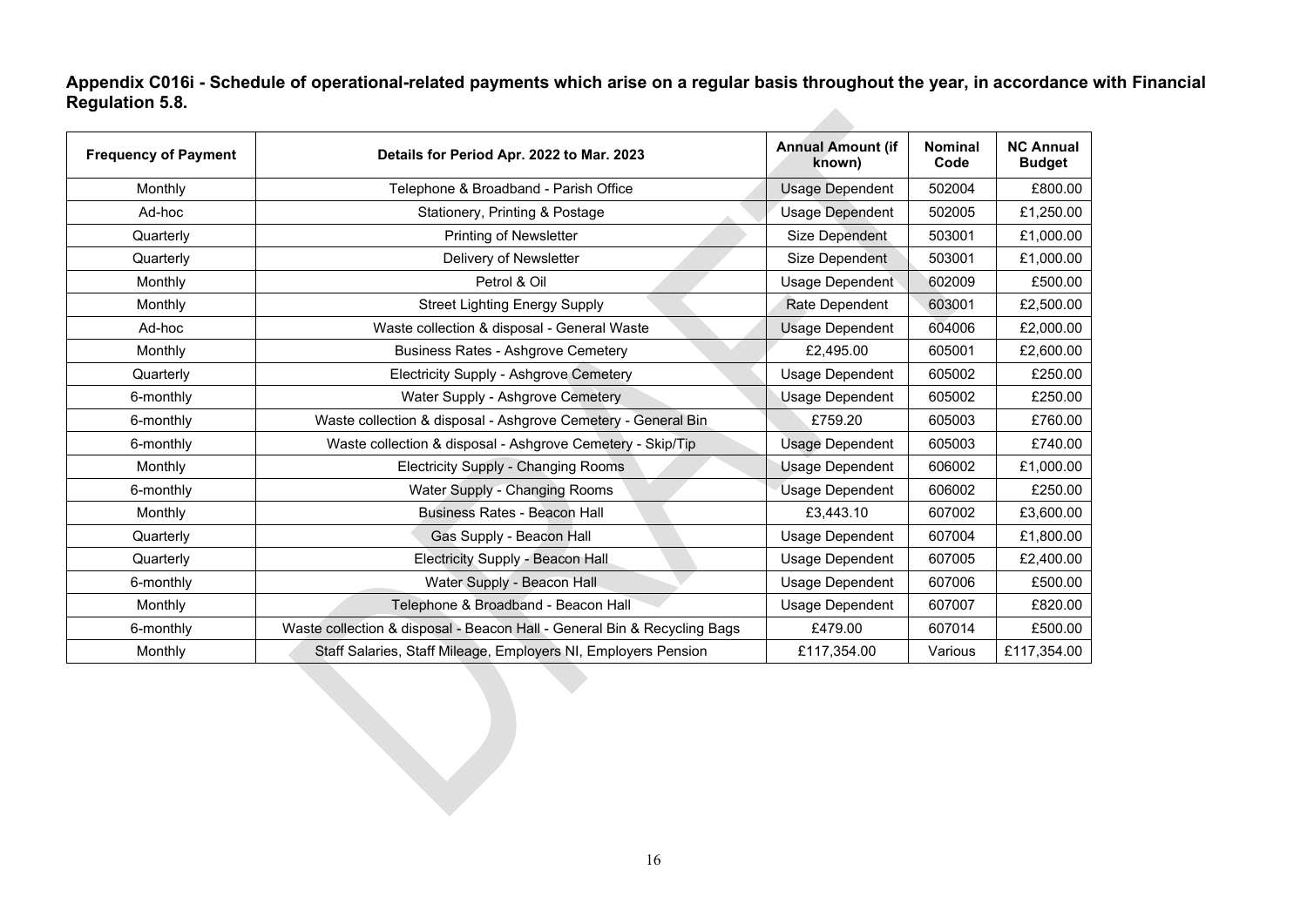Appendix C016ii - Schedule of payments made since the Full Council meeting on 12<sup>th</sup> April 2022 in relation to the accounts for the year ending **31st March 2022.**

| Date of<br><b>Invoice</b> | <b>Supplier Name</b>                 | <b>Details</b>                                               | <b>Associated</b><br><b>Minute/Regulation</b> | <b>Net</b><br><b>Amount</b> | <b>VAT</b><br><b>Amount</b> | <b>Payment Type</b> |
|---------------------------|--------------------------------------|--------------------------------------------------------------|-----------------------------------------------|-----------------------------|-----------------------------|---------------------|
| 29/03/2022                | Office Right Business Solutions Ltd. | Shredding of confidential waste                              | Fin. Regs. 4.1                                | £90.00                      | £18.00                      | <b>BACS</b>         |
| 31/03/2022                | A Withey Industrial Packaging        | 2000x Heavy Duty Refuse Sacks                                | Fin. Regs. 4.1                                | £216.90                     | £43.38                      | <b>BACS</b>         |
| 31/03/2022                | Softcat Plc                          | MS Office 365, Conf Call, Visio & Exchange Online - Feb 2022 | C166 - 14/12/2021                             | £385.40                     | £77.08                      | <b>BACS</b>         |
| 31/03/2022                | <b>PSJ Parish Council</b>            | Bank Transfer - Chq 004621 - Petty Cash Top Up               | Fin. Regs. 6.21                               | £168.47                     | £0.00                       | Cheque              |
|                           |                                      |                                                              |                                               | £860.77                     | £138.46                     |                     |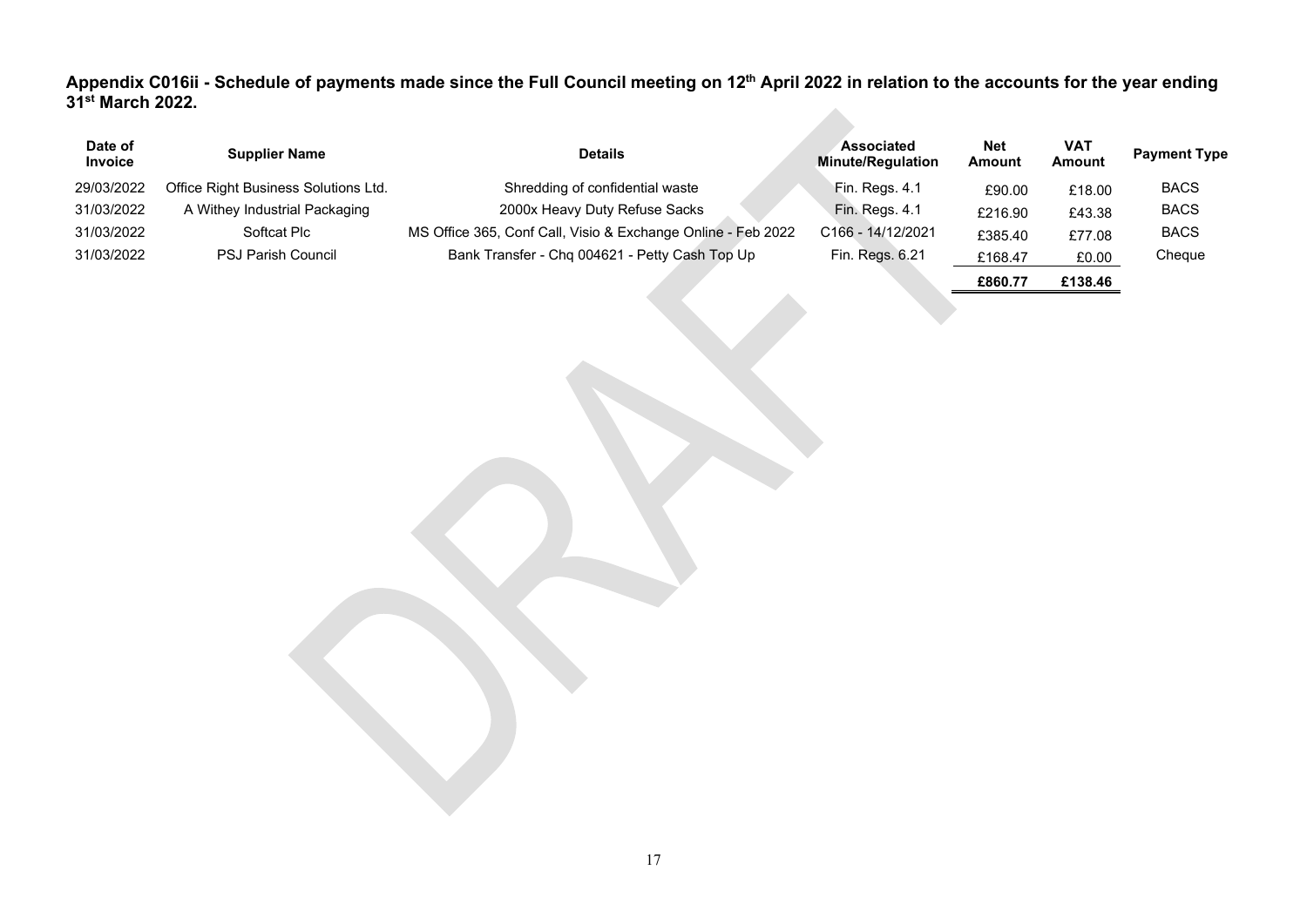**Appendix C016iii - Schedule of payments made since the Full Council meeting on 12th April 2022 in relation to the accounts for the year ending 31st March 2023.** 

| Date of<br>Invoice | <b>Supplier Name</b>                    | <b>Details</b>                                                | <b>Associated</b><br><b>Minute/Regulation</b> | Net<br><b>Amount</b> | <b>VAT</b><br>Amount | <b>Payment</b><br><b>Type</b> |
|--------------------|-----------------------------------------|---------------------------------------------------------------|-----------------------------------------------|----------------------|----------------------|-------------------------------|
| 01/04/2022         | Apollo Technology Solutions Ltd.        | ICT Support - Apr to Jun 2022                                 | Fin. Regs. 4.1                                | £159.24              | £31.85               | <b>BACS</b>                   |
| 01/04/2022         | Bath & North East Somerset Council      | BH Business Rates - Apr 2022                                  | C016 - 17/05/2022                             | £286.10              | £0.00                | <b>Direct Debit</b>           |
| 01/04/2022         | Bath & North East Somerset Council      | AC Business Rates - Apr 2022                                  | C016 - 17/05/2022                             | £207.00              | £0.00                | <b>Direct Debit</b>           |
| 01/04/2022         | Sage (UK) Limited                       | Online Subscription to Sage50 Accounts - April 2022           | Fin. Regs. 4.1                                | £41.00               | £8.20                | <b>Direct Debit</b>           |
| 04/04/2022         | SWALEC / SSE                            | Streetlighting Electric - 02/03/22 to 01/04/22                | C016 - 17/05/2022                             | £329.16              | £16.45               | <b>Direct Debit</b>           |
| 07/04/2022         | SWALEC / SSE                            | AC Electricity - 22/12/21 to 06/04/22                         | C016 - 17/05/2022                             | £110.07              | £5.50                | <b>BACS</b>                   |
| 07/04/2022         | SWALEC / SSE                            | BH Electricity - 05/12/21 to 06/04/22                         | C016 - 17/05/2022                             | £867.23              | £43.36               | <b>Direct Debit</b>           |
| 11/04/2022         | Screwfix Direct Ltd. & B&Q              | Hazard tape and cloth tape general purpose for outdoor use    | Fin. Regs. 4.1                                | £8.98                | £1.79                | <b>BACS</b>                   |
| 13/04/2022         | Bath & North East Somerset Council      | BH Waste Collection & Disposal 01/04/22 to 30/09/22           | C016 - 17/05/2022                             | £219.70              | £0.00                | <b>BACS</b>                   |
| 13/04/2022         | Bath & North East Somerset Council      | AC Waste Collection & Disposal 01/04/22 to 30/09/22           | C016 - 17/05/2022                             | £379.60              | £0.00                | <b>BACS</b>                   |
| 14/04/2022         | Greensward Sports Consultancy Ltd.      | 5x Mow of Football Pitch only out of season cuts              | Fin. Regs. 4.1                                | £325.00              | £65.00               | <b>BACS</b>                   |
| 14/04/2022         | Screwfix Direct Ltd. & B&Q              | Light bulb for changing rooms toilet                          | Fin. Regs. 4.1                                | £2.49                | £0.50                | <b>BACS</b>                   |
| 15/04/2022         | BT Payment Services Ltd.                | Mobile Phone Costs - Apr 22 to May 22                         | C016 - 18/05/2021                             | £7.00                | £1.40                | <b>Direct Debit</b>           |
| 18/04/2022         | J Murtagh Tree Services                 | Clear and chip fallen tree at back of Beacon Hall car park    | Fin. Regs. 4.1                                | £85.00               | £0.00                | <b>BACS</b>                   |
| 19/04/2022         | Hemsley Fraser Group Ltd.               | <b>Effective Delegation Training Course</b>                   | PC075 - 22/02/2022                            | £500.00              | £100.00              | <b>BACS</b>                   |
| 25/04/2022         | Screwfix Direct Ltd. & B&Q              | Replacement tap and toilet seat to replace broken             | Fin. Regs. 4.1                                | £81.63               | £16.32               | <b>BACS</b>                   |
| 26/04/2022         | Gompels Healthcare Ltd                  | First aid items to update first aid kits at Beacon Hall       | Fin. Regs. 4.1                                | £24.64               | £4.93                | <b>BACS</b>                   |
| 26/04/2022         | Gompels Healthcare Ltd                  | Soap cartridges, blue roll, paper hand towels, cleaning cloth | Fin. Regs. 4.1                                | £107.03              | £21.40               | <b>BACS</b>                   |
| 26/04/2022         | Gompels Healthcare Ltd                  | Cleaning cloths                                               | Fin. Regs. 4.1                                | £1.85                | £0.37                | <b>BACS</b>                   |
| 27/04/2022         | Unique Signs                            | Home, Away, Ref signs for Changing Rooms & Dugouts            | Fin. Regs. 4.1                                | £37.56               | £7.51                | <b>BACS</b>                   |
| 29/04/2022         | Gompels Healthcare Ltd                  | Finger dressings for first aid kits at Beacon Hall            | Fin. Regs. 4.1                                | £3.00                | £0.60                | <b>BACS</b>                   |
| 29/04/2022         | <b>Gompels Healthcare Ltd</b>           | Handwash dispenser to replace broken one at Beacon Hall       | Fin. Regs. 4.1                                | £7.50                | £1.50                | <b>BACS</b>                   |
| 29/04/2022         | Gompels Healthcare Ltd                  | Toilet rolls                                                  | Fin. Regs. 4.1                                | £40.50               | £8.10                | <b>BACS</b>                   |
| 29/04/2022         | Screwfix Direct Ltd. & B&Q              | Fixings for bench seats in Jubilee Garden                     | C218 - 15/02/2022                             | £64.89               | £12.97               | <b>BACS</b>                   |
| 30/04/2022         | C & S Cleaning Services (Radstock) Ltd. | General Clean of Beacon Hall - April 2022                     | Fin. Regs. 4.1                                | £221.90              | £44.38               | <b>BACS</b>                   |
| 01/05/2022         | Bath & North East Somerset Council      | BH Business Rates - May 2022                                  | C016 - 17/05/2022                             | £287.00              | £0.00                | <b>Direct Debit</b>           |
| 01/05/2022         | Bath & North East Somerset Council      | AC Business Rates - May 2022                                  | C016 - 17/05/2022                             | £208.00              | £0.00                | <b>Direct Debit</b>           |
| 01/05/2022         | Vision ICT                              | S.SL Certificate Renewal Jun 2022 to May 2023                 | Fin. Regs. 4.1                                | £50.00               | £10.00               | <b>BACS</b>                   |
| 04/05/2022         | SWALEC / SSE                            | Streetlighting Electric - 02/04/22 to 03/05/22                | C016 - 17/05/2022                             | £338.47              | £16.92               | <b>Direct Debit</b>           |
| 05/05/2022         | E.On Next                               | <b>Electricity at Changing Rooms</b>                          | C016 - 17/05/2022                             | £125.23              | £6.26                | <b>BACS</b>                   |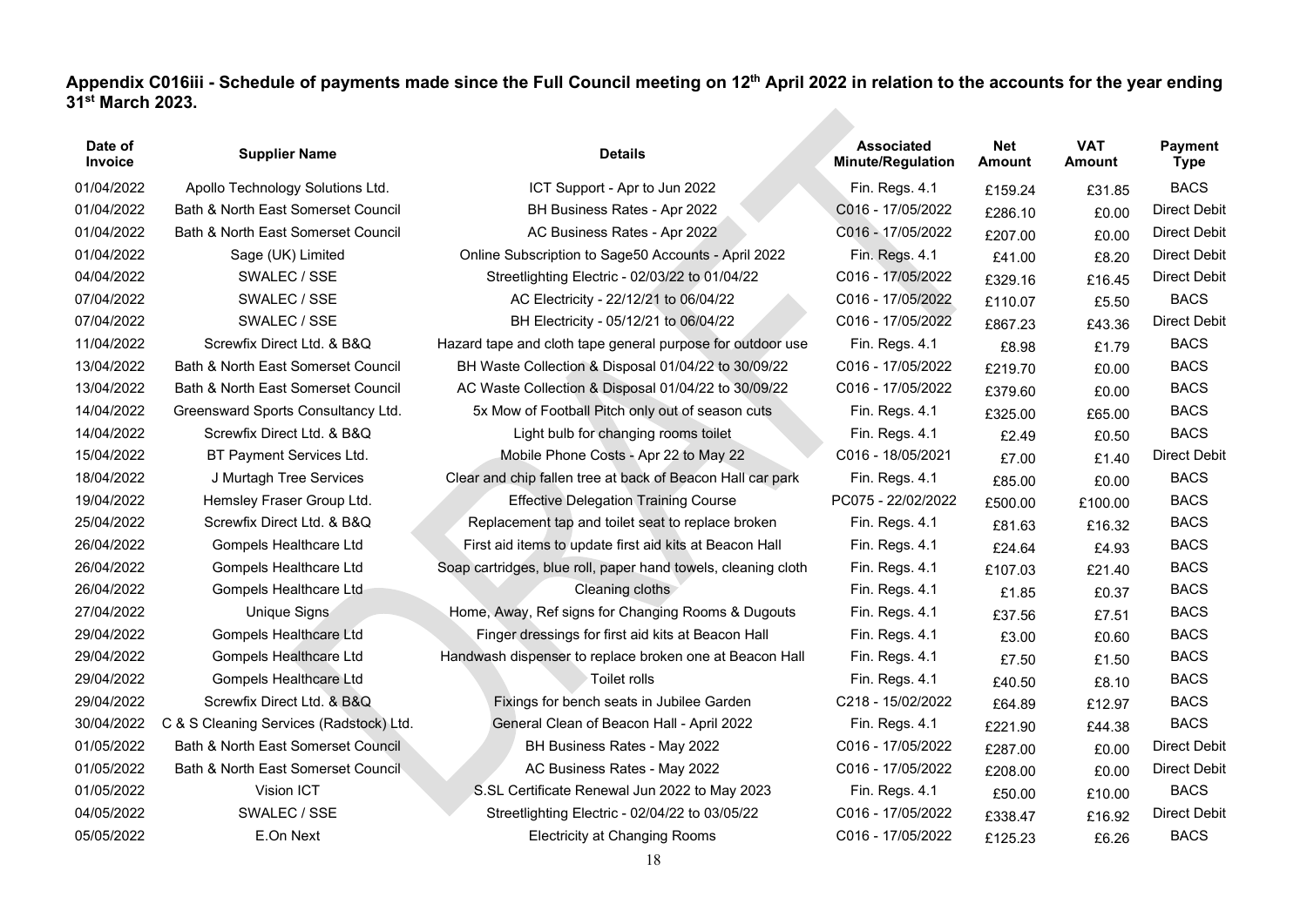| Date of<br><b>Invoice</b> | <b>Supplier Name</b>              | <b>Details</b>                                             | Associated<br><b>Minute/Regulation</b> | <b>Net</b><br><b>Amount</b> | <b>VAT</b><br><b>Amount</b> | <b>Payment</b><br>Type |
|---------------------------|-----------------------------------|------------------------------------------------------------|----------------------------------------|-----------------------------|-----------------------------|------------------------|
| 06/05/2022                | A J Champion & Sons Itd           | Plum slate, weed membrane and postcrete for Jubilee Garden | C218 - 15/02/2022                      | £430.00                     | £86.00                      | <b>BACS</b>            |
| 10/05/2022                | H.S. Jackson & Son (Fencing) Ltd. | Pergola for Jubilee Garden                                 | C218 - 15/02/2022                      | £316.28                     | £63.26                      | <b>BACS</b>            |
| 10/05/2022                | H.S. Jackson & Son (Fencing) Ltd. | Bollards/Verge Protectors with reflectors                  | Fin. Regs. 4.1                         | £84.00                      | £16.80                      | <b>BACS</b>            |
|                           |                                   |                                                            |                                        | £5,957.05                   | £591.37                     |                        |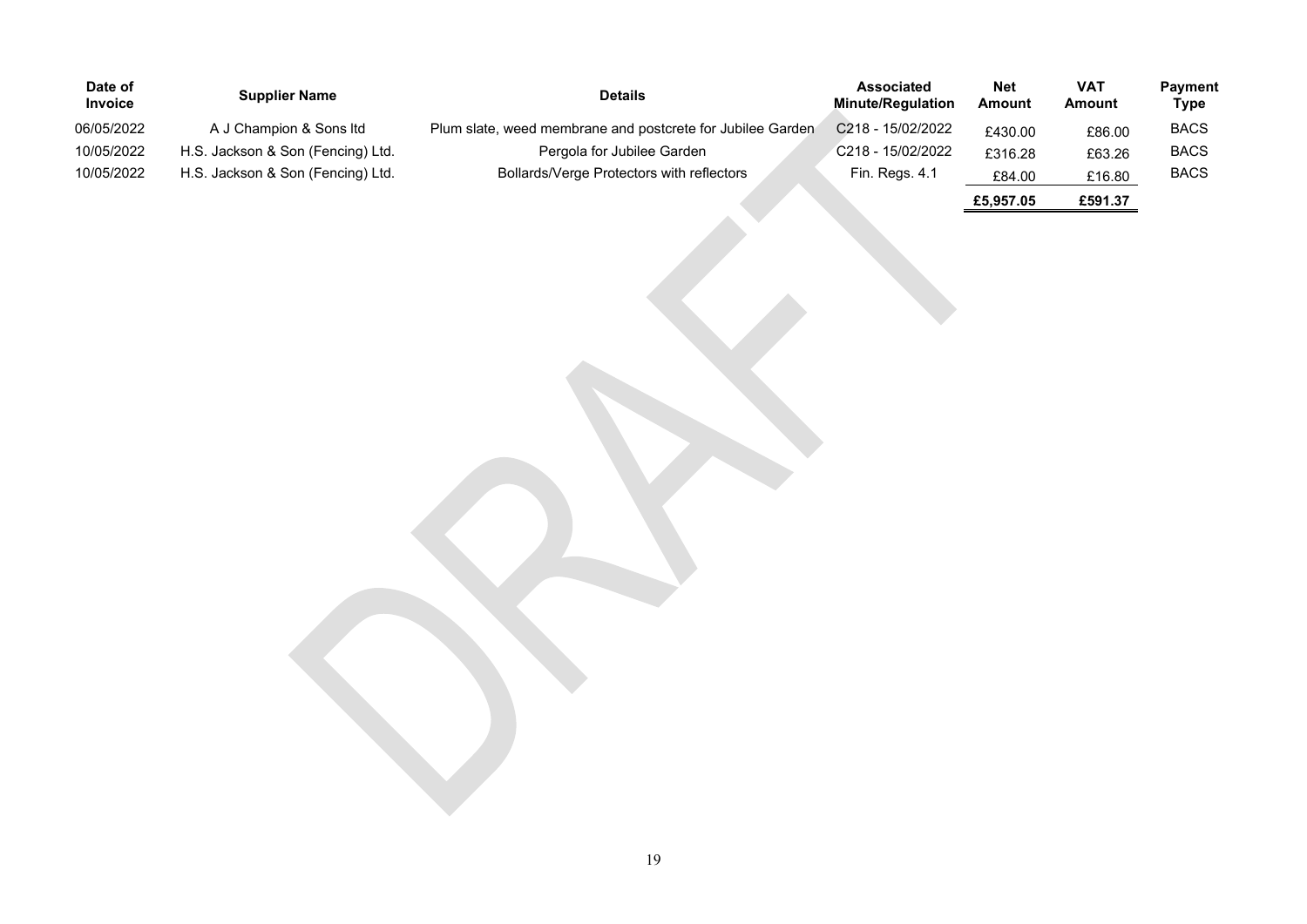# **Appendix C018i – Planning Related Matters**

# **Purpose**

To receive a report and make any associated decisions on the following planning related matters:

#### **Planning Decisions Issued by B&NES Council** (for information only)

Since the Full Council meeting on 12th April 2022, decisions have been received from B&NES Council on the following applications:

- i. Reference: **[22/00849/FUL](https://www.bathnes.gov.uk/webforms/planning/details.html?refval=22%2F00849%2FFUL)** Address: **76 Frederick Avenue**, Peasedown St John, Bath, BA2 8JA Proposal: Construction of driveway to front of dwelling. Applicant: Mrs Jolanta Zahora. **Permitted** subject to the usual standard conditions. ii. Reference: **[22/00904/FUL](https://www.bathnes.gov.uk/webforms/planning/details.html?refval=22%2F00904%2FFUL)**
- Address: **17 Wellow Lane**, Peasedown St John, Bath, BA2 8JQ Proposal: Erection of single storey orangery Applicant: Mr Jones. **Permitted** subject to the usual standard conditions.
- iii. Reference: **[22/01322/TEL](https://www.bathnes.gov.uk/webforms/planning/details.html?refval=22%2F01322%2FTEL)**

Address: **Street Record, Wellow Lane**, Peasedown St John, Bath. Proposal: Telecommunications installation of a 15.0m Phase 9 Super Slimline Monopole and associated ancillary works. Applicant: CK Hutchison Networks (UK) Ltd

Prior Approval is required and in this instance is GIVEN for the siting and appearance of the proposed development.

#### **Planning Enforcement**

Since the Full Council meeting on 12th April 2022, the following enforcement matters are still in progress. Updates are being pursued by the Clerk and copied to Communities Team as potential breach of the Parish Charter:

i. **14/00806/UNAUTH** - Land behind site of Peasedown Community Farm, Dunkerton Hill, Bath – Unauthorised use/activity. No further updates have been received since the last correspondence received from the Team Manager of Planning & Enforcement dated 11/03/2022 (see April 2022 Full Council minutes for details).

#### **Planning Applications Not Invited to Comment** (for information only)

Since the Full Council meeting on 12th April 2022, applications validated by B&NES Council upon which the Parish Council is not invited to comment are as follows:

#### i. Reference: **[22/01857/COND](https://www.bathnes.gov.uk/webforms/planning/details.html?refval=22%2F01857%2FCOND)**

Address: Football Ground, **Recreation Ground**, Church Road, Peasedown St John, Bath, BA2 8AA Proposal: Discharge of conditions 4 (Container to be painted green (Compliance)) and 5 (Plans List (Compliance)) of application 21/04993/FUL (Siting of 10m x 7m concrete slab and the erection of 10m x 4m Anti-Vandal container comprising a small kitchen with electrics and plumbing and a disabled toilet).

Applicant: Peasedown St John Parish Council

Since the Full Council meeting on 12th April 2022, applications determined by B&NES Council upon which the Parish Council is not invited to comment are as follows:

i. None.

Since the Full Council meeting on 12th April 2022, applications pending determination by B&NES Council upon which the Parish Council was not invited to comment are as follows:

i. Reference: **[22/00524/COND](https://www.bathnes.gov.uk/webforms/planning/details.html?refval=22%2F00524%2FCOND)**

Address: **Land Between Stowborough Cottages And Highfield Road**, Greenlands Road, Peasedown St John, Bath.

Proposal: Discharge of conditions 6, 7 and 10 of application 21/01428/FUL (Erection of a pair of semi-detached bungalows)

Applicant: Mrs Allison Gould.